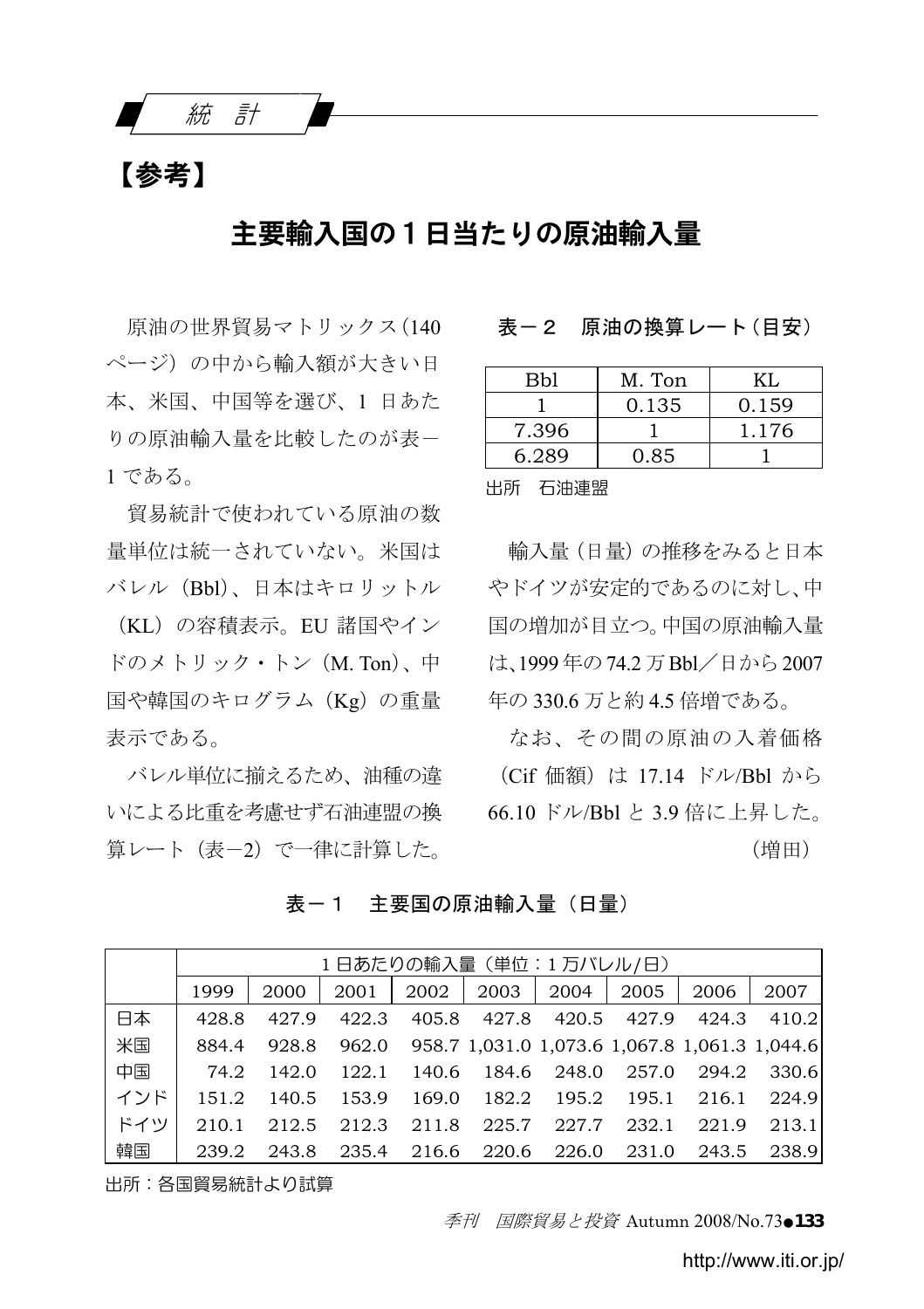## Ⅰ 2007 年の世界貿易(マトリックス)

1.東アジアに焦点をあてた財別貿易マトリックス【総額(2007 年)】

| <b>IMPORT TO</b>       | <b>WORLD</b> | Japan   | China     | South Korea | Taiwan         | <b>ASEAN</b><br>(10) | Indonesia    | Malaysia |
|------------------------|--------------|---------|-----------|-------------|----------------|----------------------|--------------|----------|
| <b>EXPORT FROM</b>     |              |         | Hong Kong |             |                |                      |              |          |
| WORLD (*)              | 13,556,513   | 563.441 | 1,248,239 | 327,451     | 205,351        | 749,566              | 103,379      | 145,452  |
| Japan                  | 714,126      |         | 148,174   | 54,305      | 44,863         | 87,156               | 9,065        | 15,048   |
| China + Hong Kong      | 1,567,677    | 117,428 | 353,115   | 63,407      | 30,592         | 115,576              | 14,427       | 20,939   |
| China                  | 1,218,015    | 102,071 | 184,432   | 56,141      | 23,458         | 94,179               | 12,611       | 17,691   |
| Hong Kong              | 349,663      | 15,357  | 168,683   | 7,265       | 7,134          | 21,397               | 1,815        | 3,249    |
| Hong Kong (Re-Export)  | 331,527      | 14,975  | 163,072   | 6,644       | 6,320          | 20,078               | 1,757        | 3,077    |
| Macau                  | 2,351        | 32      | 428       | 8           | 22             |                      | $\mathbf{1}$ | 22       |
| South Korea            | 371,327      | 26,370  | 100,640   | ä,          | 13,015         | 38,729               | 5,763        | 5.704    |
| Taiwan                 | 234,710      | 15,136  | 92,618    | 7,475       |                | 35,257               | 2,886        | 5,250    |
| ASEAN (10)             | 864,430      | 89,041  | 136,265   | 32,101      | 22,973         |                      | 42,890       | 56,486   |
| ASEAN (5)              | 803,615      | 80,860  | 132,001   | 29,863      | 21,964         | 205,589              | 40,286       | 54,568   |
| Indonesia              | 114,101      | 23,633  | 11,363    | 7,583       | 2,597          | 22,292               |              | 5,096    |
| Malaysia               | 176,311      | 16,099  | 23,610    | 6,707       | 4,795          | 45,332               | 5,174        |          |
| Philippines            | 50,270       | 7,291   | 11,518    | 1,783       | 1,869          | 8,015                | 522          | 2,504    |
| Singapore              | 299,404      | 14,392  | 60,270    | 10,610      | 9,151          | 95,070               | 29,471       | 38,612   |
| Singapore (Re-Export)  | 143,316      | 6,192   | 32,829    | 6,364       | 4,248          | 54,486               | 18,011       | 23,242   |
| Thailand               | 163,529      | 19,444  | 25,239    | 3,181       | 3,553          | 34,879               | 5,118        | 8,356    |
| Brunei                 | 7,079        | 2,259   | 219       | 841         | 0              |                      | 1,678        | 86       |
| Cambodia               | 3,970        | 125     | 64        | 8           | $\overline{7}$ |                      | $\mathbf{1}$ | 19       |
| Laos                   | 867          | 11      | 77        | 63          | 23             |                      | 3            | 32       |
| Myanmar                | 4,360        | 266     | 423       | 73          | 55             |                      | 27           | 125      |
| Vietnam                | 44,539       | 5.520   | 3.481     | 1.252       | 925            |                      | 895          | 1.656    |
| Bangladesh             | 11,733       | 157     | 207       | 128         | 21             |                      | 18           | 29       |
| India                  | 147,564      | 3,257   | 15,302    | 2,568       | 1,517          | 13,876               | 1,911        | 1,881    |
| Pakistan               | 12,328       | 225     | 1,567     | 442         | 153            |                      | 43           | 75       |
| <b>GULF STATES (6)</b> | 368,568      | 88,812  | 28,046    | 49,639      | 19,426         |                      | 4,812        | 4,040    |
| Kuwait                 | 46,101       | 8,946   | 2,119     | 7,872       | 5,177          |                      | 1,535        | 542      |
| Saudi Arabia           | 181,254      | 31,860  | 16,266    | 19,047      | 9,387          |                      | 3,036        | 1,780    |
| U.A.E.                 | 82,518       | 29,125  | 2.962     | 11,391      | 3.143          |                      | 171          | 1,165    |
| U.S.A.                 | 1,162,479    | 62,703  | 85,354    | 34,645      | 26,309         | 60,562               | 4,235        | 11,680   |
| Canada                 | 420,284      | 8,559   | 10,142    | 2,814       | 1,415          | 3,614                | 936          | 557      |
| Mexico                 | 272,044      | 1,920   | 2,224     | 681         | 272            | 784                  | 43           | 123      |
| Brazil                 | 160,649      | 4,321   | 12,084    | 2,047       | 816            | 4,335                | 693          | 680      |
| Australia              | 141,338      | 26,774  | 22,392    | 11,298      | 4,981          | 15,275               | 3,279        | 2,642    |
| New Zealand            | 26,958       | 2,475   | 1,871     | 977         | 568            | 2,753                | 575          | 481      |
| EU (27)                | 5,322,715    | 58,507  | 126,526   | 33,649      | 18,237         |                      | 7,299        | 15,405   |
| EU (15)                | 4,786,136    | 56,748  | 121,385   | 32,419      | 17,531         | 71,288               | 7,080        | 14,975   |
| France                 | 553,710      | 7,909   | 15,668    | 4,112       | 2,261          | 10,646               | 754          | 1,960    |
| Germany                | 1,327,670    | 17,400  | 46,551    | 11,526      | 6,328          | 20,830               | 2,100        | 5,661    |
| Italy                  | 492,241      | 5,912   | 13,177    | 3,458       | 1,266          | 6,395                | 761          | 994      |
| Netherlands            | 552,296      | 3,607   | 6,584     | 3,670       | 2,950          | 6,325                | 974          | 764      |
| U.K.                   | 443,675      | 7,671   | 12,893    | 3,627       | 1,877          | 11,112               | 578          | 1,908    |
| Russia                 | 279,724      | 7,403   | 15,276    | 6,056       | 885            | 2,544                | 250          | 440      |
| EAST ASIA (10)         | 3,691,456    | 239,793 | 826,548   | 155,050     | 110.434        | 482,306              | 72.427       | 101.508  |

(注) 1.WORLD(\*)は輸入データ(World)からレポーティングカントリーを引き、輸出データのレポーティングカントリーを 加算したもの。イタリック書体は相手国などの貿易額をもとに試算。

2.空欄は「不詳」を示す。

(出所) 国際貿易投資研究所「ITI財別国際貿易マトリックス」(2008年版)データベースより作成。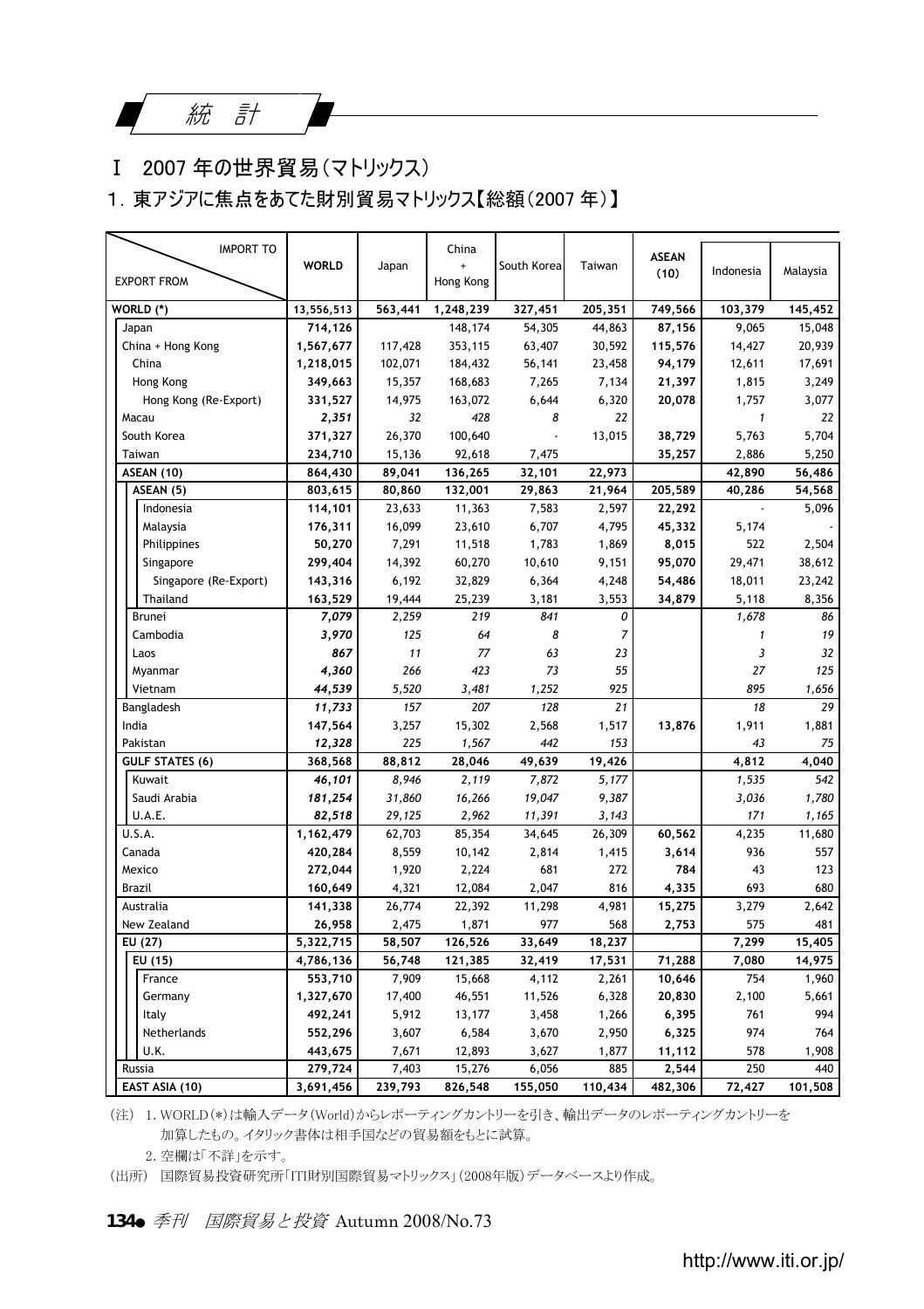|                |                     |                |                |                  |                |                |                    |                         | 単位:100万米ドル               |
|----------------|---------------------|----------------|----------------|------------------|----------------|----------------|--------------------|-------------------------|--------------------------|
| Philippines    | Singapore           | Thailand       | India          | U.S.A.           | Brazil         | Australia      | EU(27)             | Russia                  | <b>EAST ASIA</b><br>(10) |
| 66,038         | 230,176             | 130,549        | 218,182        | 1,874,656        | 123,563        | 150,526        | 5,466,524          | 222,947                 | 3,020,075                |
| 9,478          | 21,827              | 25,603         | 6,164          | 143,664          | 3,996          | 14,226         | 105,455            | 10,763                  | 328,363                  |
| 10,366         | 36,149              | 15,778         | 28,986         | 280,004          | 12,704         | 22,438         | 292,833            | 29,388                  | 662,200                  |
| 7,500          | 29,638              | 11,974         | 24,016         | 232,704          | 11,372         | 17,993         | 245,192            | 28,488                  | 445,517                  |
| 2,866          | 6,511               | 3,803          | 4,971          | 47,300           | 1,332          | 4,445          | 47,641             | 900                     | 216,683                  |
| 2,631          | 6,088               | 3,634          | 4,330          | 44,187           | 1,310          | 4,208          | 44,478             | 887                     | 208,199                  |
| $\overline{4}$ | 16                  | $\overline{4}$ | 0              | 1,095            | 9              | 8              |                    | 3                       | 537                      |
| 4,411          | 11,949              | 4,487          | 6,600          | 45,710           | 3,487          | 4,685          | 55,978             | 8,088                   | 172,338                  |
| 4,779          | 10,048              | 5,064          | 2,302          | 31,025           | 1,635          | 3,184          | 26,489             | 796                     | 143,256                  |
| 14,404         | 51,828              | 29,507         | 25,001         | 108,013          | 3,898          | 32,021         |                    | 2,595                   | 475,496                  |
| 13,644         | 49,643              | 25,581         | 23,922         | 94,492           | 3,786          | 27,200         | 99,409             | 2,110                   | 448,409                  |
| 1,854          | 10,502              | 3,054          | 4,944          | 11,614           | 786            | 3,395          | 13,345             | 338                     | 65,681                   |
| 2,550          | 25,786              | 8,735          | 5,888          | 27,513           | 659            | 5,942          | 22,671             | 630                     | 93,456                   |
|                | 3,127               | 1,403          | 244            | 8,540            | 76             | 528            | 8,565              | 26                      | 30,018                   |
| 6,131          |                     | 12,388         | 9,994          | 26,205           | 1,257          | 11,194         | 31,972             | 500                     | 181,026                  |
| 2,569          |                     | 6,186          | 5,880          | 8,473            | 361            | 4,033          | 9,932              | 260                     | 99,640                   |
| 3,110          | 10,228              | 1              | 2,853          | 20,620           | 1,007          | 6,141          | 22,857             | 616                     | 78,229                   |
| 0              | 126                 | 108            | 212            | 405              | 0              | 947            |                    | 0                       | 5,319                    |
| 0              | 76                  | 48             | $\mathbf{1}$   | 2,463            | $\overline{4}$ | 17             |                    | 16                      | 349                      |
| 0              | $\pmb{\mathcal{I}}$ | 460            | 0              | 20               | 0              | 5              |                    | 1                       | 670                      |
| $\overline{2}$ | 55                  | 2,224          | 722            |                  | $\mathbf{1}$   | 18             |                    | $\overline{\mathbf{c}}$ | 3,252                    |
| 757            | 1,927               | 1,085          | 143            | 10,633           | 107            | 3,833          |                    | 467                     | 17,497                   |
| 5              | 76                  | 14             | 213            | 3,432            | 25             | 32             |                    | 79                      | 655                      |
| 577            | 6,369               | 1,677          |                | 20,169           | 1,930          | 1,093          | 31,679             | 926                     | 35,061                   |
| 39             | 48                  | 66             | 260            | 3,578            | 50             | 127            |                    | 94                      | 2,658                    |
| 4,687          | 20,881              | 15,959         | 34,384         | 43,225           | 2,213          | 3,230          |                    | 56                      | 236,302                  |
| 53             | 4,580               | 157            | 5,791          | 4,118            | 114            | 247            |                    | ł,                      | 30,982                   |
| 3,199          | 7,935               | 4,473          | 15,043         | 35,626           | 1,709          | 849            |                    | 9                       | 96,982                   |
| 1,150          | 4,135               | 6,668          | 10,551         | 1,337            | 320            | 1,809          |                    | 37                      | 59,910                   |
| 7,712          | 26,284              | 8,455          | 17,589         |                  | 24,626         | 19,212         | 247,242            | 7,365                   | 267,378                  |
| 428            | 860                 | 552            | 1,673          | 332,049          | 1,417          | 1,636          | 32,519             | 1,072                   | 26,263                   |
| 75             | 336                 | 167            | 1,023          | 223,404          | 2,011          | 561            | 14,148             | 160                     | 5,840                    |
| 394            | 1,379               | 968            | 958            | 25,065           |                | 614            | 40,357             | 3,741                   | 23,383                   |
| 928            | 3,412               | 3,705          | 7.759          | 8,429            | 731            |                | 16,146             | 555                     | 79,412                   |
| 494            | 509                 | 418            | 269            | 3,102            | 31             | 5,929          | 3,859              | 115                     | 8,368                    |
| 5,370          | 28,320              | 10,649         | 40,112         | 356,466          | 28,646         | 32,495         |                    | 119,867                 | 303,962                  |
| 5,210          | 26,762              | 10,322         | 38,496         | 345,182          | 27,786         | 31,692         | 3,193,303          | 100,625                 | 292,432                  |
| 864            | 4,953               | 1,351          | 4,608          | 34,002           | 4,236          | 3,180          | 359,946            | 7,694                   | 39,831                   |
| 1,271          | 6,736               | 3,239          | 9,851          | 98,877           | 8,941          | 7,858          | 860,533            | 38,320                  | 100,813                  |
| 326            | 2,373               | 1,106          | 4,087          | 33,310           | 3,517          | 3,813          | 295,343            | 13,158                  | 29,374                   |
| 446<br>495     | 2,671               | 1,003<br>1,211 | 2,159<br>5,932 | 24,022<br>64,230 | 1,711<br>2,155 | 1,668<br>6,814 | 430,977<br>252,806 | 9,395<br>5,674          | 22,669                   |
| 117            | 4,931<br>922        | 326            | 3,482          | 7,067            | 1,130          | 47             | 148,933            | 1                       | 35,190<br>31,676         |
| 42,678         | 129,617             | 76,513         | 67,976         | 594,895          | 25,608         | 71,734         | 580,164            | 51,145                  | 1,754,567                |
|                |                     |                |                |                  |                |                |                    |                         |                          |

(増田・田辺)

季刊 国際貿易と投資 Autumn 2008/No.73●135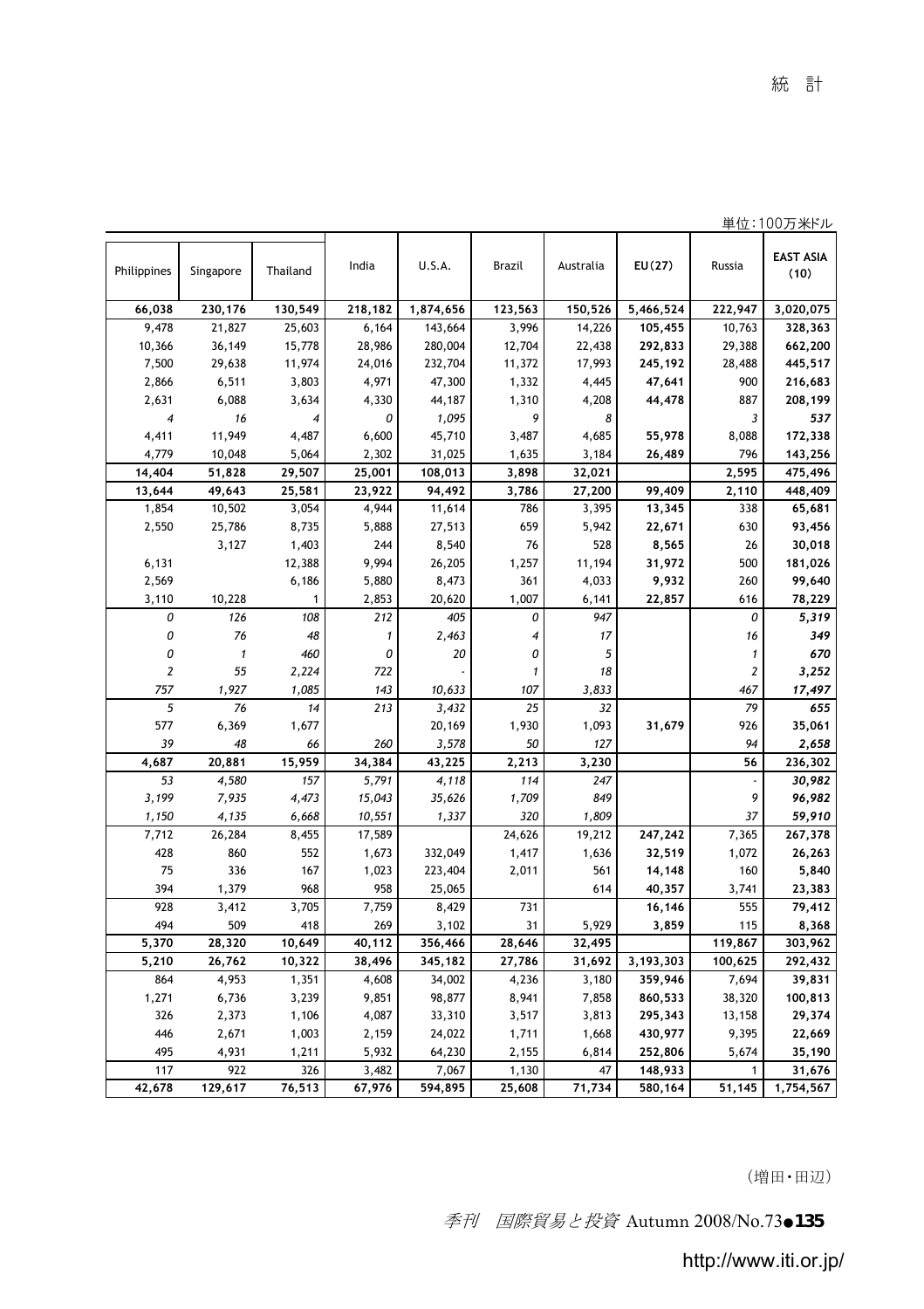#### 2.東アジアに焦点をあてた財別貿易マトリックス【機械機器(2007 年)】

| <b>IMPORT TO</b>       |              |                | China              |                |              | <b>ASEAN</b> |              |                    |
|------------------------|--------------|----------------|--------------------|----------------|--------------|--------------|--------------|--------------------|
|                        | <b>WORLD</b> | Japan          |                    | South Korea    | Taiwan       | (10)         | Indonesia    | Malaysia           |
| <b>EXPORT FROM</b>     |              |                | Hong Kong          |                |              |              |              |                    |
| WORLD (*)              | 5,598,140    | 169.532        | 658,316            | 110,808        | 90.246       | 348.525      | 38.397       | 81,668             |
| Japan                  | 486,955      |                | 85.637             | 24,428         | 23,440       | 52,062       | 5.253        | 9.342              |
| China + Hong Kong      | 833,823      | 52,788         | 249,507            | 27,475         | 17,987       | 62,784       | 6,019        | 13,644             |
| China                  | 623,439      | 43,448         | 130,268            | 22.152         | 13,078       | 48,521       | 5,021        | 10,876             |
|                        |              | 9,340          |                    |                |              |              | 997          |                    |
| Hong Kong              | 210,384      |                | 119,238            | 5,323          | 4,910        | 14,263       |              | 2,768              |
| Hong Kong (Re-Export)  | 207,041      | 9,128          | 117,953            | 5,222          | 4,780        | 13,883       | 991          | 2,674              |
| Macau                  | 149          | $\overline{2}$ | 39                 | 3              | 2            |              | 0            | 5                  |
| South Korea            | 241,788      | 12,446         | 59,799             |                | 7.790        | 20,313       | 1,478        | 4,156              |
| Taiwan                 | 135,769      | 9,454          | 56,508             | 5,235          |              | 15,892       | 798          | 3,161              |
| ASEAN (10)             | 386,733      | 32,293         | 71,929             | 12,498         | 11,308       |              | 18,299       | 29,255             |
| ASEAN (5)              | 381,022      | 30,671         | 71,286             | 12,354         | 11,211       | 99.225       | 18,251       | 29,000             |
| Indonesia              | 15,788       | 2,026          | 1,061              | 221            | 158          | 6,398        |              | 734                |
| Malaysia               | 91,332       | 5,735          | 14,294             | 1.558          | 2.034        | 21,943       | 1.171        |                    |
| Philippines            | 19,984       | 3,186          | 3,010              | 697            | 582          | 2,053        | 197          | 322                |
| Singapore              | 176,358      | 10,005         | 40,783             | 8.566          | 6,536        | 52,732       | 14,569       | 24,043             |
| Singapore (Re-Export)  | 104,646      | 4,713          | 27,909             | 5,615          | 3,353        | 35.453       | 10,327       | 16,993             |
| Thailand               | 77,561       | 9,717          | 12,137             | 1,312          | 1,902        | 16,099       | 2,314        | 3,901              |
| Brunei                 | 13           | 0              | 0                  | 0              | 0            |              | 0            | 2                  |
| Cambodia               | 60           | 0              | $\mathbf{1}$       | 0              | 0            |              | 0            | 1                  |
| Laos                   | 20           | 0              | 0                  |                |              |              | 0            | 0                  |
| Myanmar                | 51           | 3              | 34                 | 0              | $\mathbf{1}$ |              | 0            | 6                  |
| Vietnam                | 5.567        | 1.618          | 607                | 144            | 96           |              | 48           | 246                |
| Bangladesh             | 121          | 32             | $\overline{\bf 4}$ | $\mathbf{1}$   | 0            |              | $\mathbf{1}$ | 6                  |
| India                  | 17,991       | 214            |                    | 171            |              | 1,708        | 152          | 208                |
|                        |              |                | 655                |                | 53           |              |              |                    |
| Pakistan               | 271          | $\overline{4}$ | $\overline{2}$     | $\overline{2}$ | $\mathbf{1}$ |              | $\mathbf{1}$ | 9                  |
| <b>GULF STATES (6)</b> | 2.780        | 6              | 49                 | 25             | 1            |              | 11           | 36                 |
| Kuwait                 | 65           | 0              | 0                  | 9              | $\theta$     |              | 0            | $\overline{\bf 4}$ |
| Saudi Arabia           | 469          | $\mathbf{1}$   | $\mathbf{1}$       | $\overline{7}$ | 0            |              | 0            | 6                  |
| U.A.E.                 | 1,895        | $\overline{4}$ | 46                 | 7              | 1            |              | 10           | 26                 |
| U.S.A.                 | 603,883      | 29,212         | 43,228             | 18,715         | 15,686       | 40,414       | 1,442        | 9,065              |
| Canada                 | 133,103      | 862            | 1,886              | 374            | 176          | 1,090        | 120          | 204                |
| Mexico                 | 156,997      | 678            | 881                | 111            | 46           | 457          | 8            | 63                 |
| Brazil                 | 37,946       | 99             | 484                | 50             | 99           | 701          | 80           | 65                 |
| Australia              | 13,875       | 241            | 907                | 489            | 62           | 1,313        | 286          | 159                |
| New Zealand            | 3,192        | 62             | 100                | 30             | 35           | 158          | 18           | 27                 |
| EU (27)                | 2,317,970    | 26.856         | 75.775             | 18,453         | 9,426        |              | 4.097        | 10.996             |
| EU (15)                | 2,054,598    | 25,960         | 72.300             | 17,714         | 9,259        | 43,119       | 3,989        | 10.788             |
| France                 | 237,856      | 2,526          | 9,978              | 1,967          | 1.347        | 6,346        | 403          | 1.589              |
| Germany                | 729,526      | 11,260         | 34,201             | 7,750          | 3.673        | 15,131       | 1.291        | 4,686              |
| Italy                  | 201,181      | 1,501          | 6,256              | 1,471          | 554          | 3,873        | 478          | 677                |
| Netherlands            | 199,095      | 1,784          | 3,031              | 2,250          | 1,960        | 3,642        | 604          | 425                |
| U.K.                   | 183,530      | 3,675          | 6,556              | 1,445          | 660          | 4,963        | 196          | 1,032              |
| Russia                 | 16,917       | 38             | 1,164              | 88             | 16           | 455          | 6            | 239                |
|                        |              |                |                    |                |              |              |              |                    |
| EAST ASIA (10)         | 2,079,357    | 105,359        | 522,737            | 69,493         | 60,428       | 250,276      | 31,799       | 59,303             |

(注) 1.WORLD(\*)は輸入データ(World)からレポーティングカントリーを引き、輸出データのレポーティングカントリーを 加算したもの。イタリック書体は相手国などの貿易額をもとに試算。

2.空欄は「不詳」を示す。

(出所) 国際貿易投資研究所「ITI財別国際貿易マトリックス」(2008年版)データベースより作成。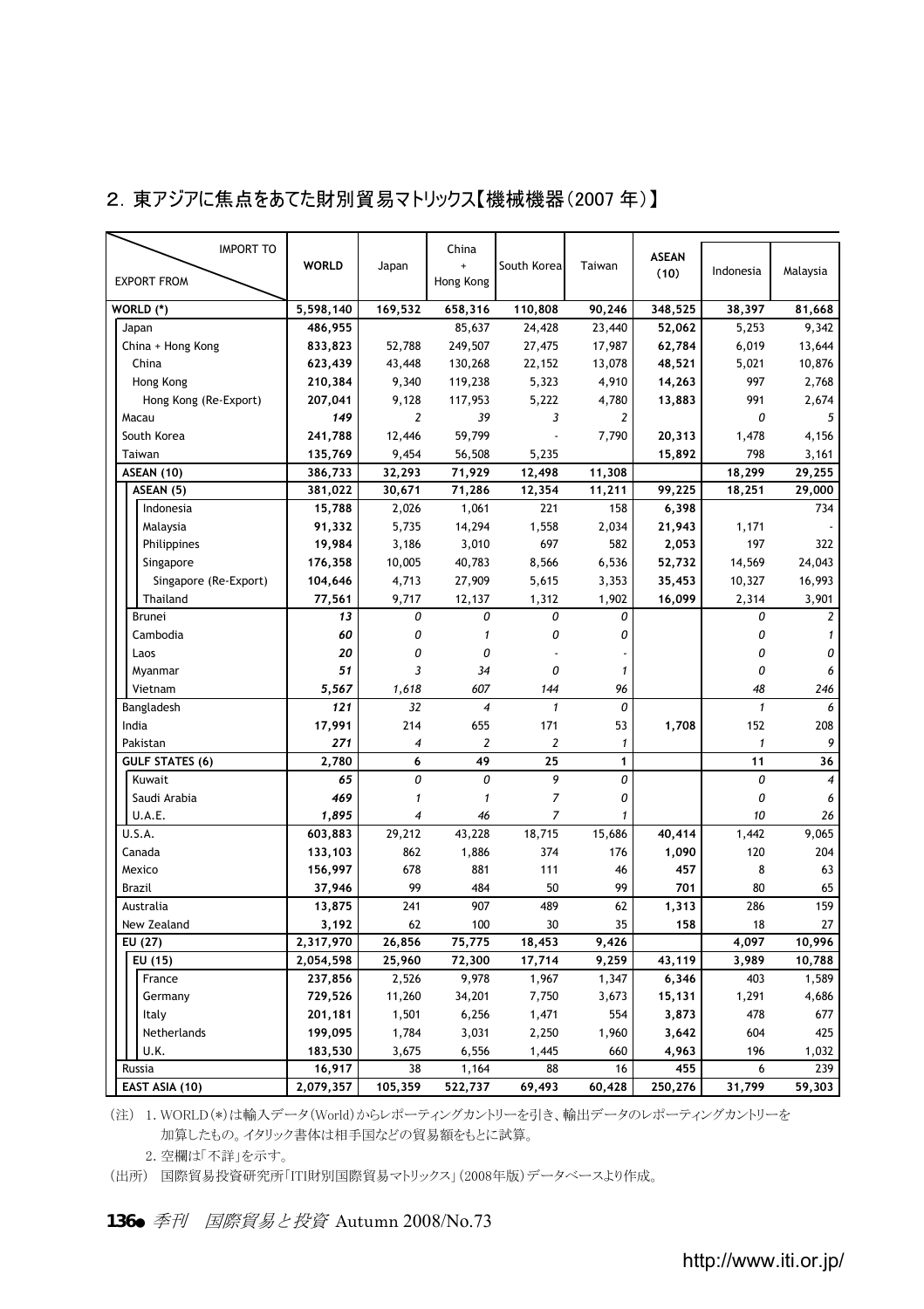|                |              |        |              |           |                    | 単位:100万米ドル               |
|----------------|--------------|--------|--------------|-----------|--------------------|--------------------------|
| India          | U.S.A.       | Brazil | Australia    | EU(27)    | Russia             | <b>EAST ASIA</b><br>(10) |
| 65,768         | 812,279      | 53,942 | 68,893       | 2,112,334 | 108,275            | 1,355,428                |
| 3,660          | 115,791      | 2,989  | 10,772       | 81,192    | 9.994              | 182,244                  |
| 13,520         | 140,891      | 7,194  | 9,953        | 157,842   | 9,264              | 404,790                  |
| 12,122         | 121,723      | 6,108  | 8,018        | 134,825   | 8,745              | 252,673                  |
| 1,398          | 19,168       | 1,085  | 1,935        | 23,017    | 519                | 152,118                  |
| 1,316          | 18,790       | 1,073  | 1,827        | 22,573    | 518                | 150,018                  |
| 0              | 24           | 6      | 3            |           | 0                  | 60                       |
| 3,421          | 31,738       | 2,777  | 2,819        | 46,092    | 6,449              | 98,653                   |
| 800            | 19,675       | 862    | 1,136        | 18,513    | 425                | 86,242                   |
| 8,442          | 57,731       | 1,958  | 9,853        |           | 982                | 223,035                  |
| 8,418          | 57,015       | 1,941  | 9,740        | 50,518    | 923                | 219,300                  |
| 174            | 1,346        | 116    | 479          | 1,917     | 37                 | 9,557                    |
| 1,447          | 22,102       | 260    | 1,953        | 14,456    | 259                | 44,949                   |
| 50             | 4,169        | 15     | 114          | 5,665     | 4                  | 9,470                    |
| 5,680          | 20,060       | 1,060  | 3,674        | 16,617    | 405                | 116,104                  |
| 4,126          | 6,897        | 230    | 1,902        | 7,981     | 235                | 75,095                   |
| 1,067          | 9,337        | 490    | 3,521        | 11,863    | 218                | 39,219                   |
| 0              | $\mathbf{1}$ | 0      | 0            |           | 0                  | $\overline{z}$           |
| 0              | 1            | 0      | 0            |           |                    | 5                        |
| 0              | 0            |        | 0            |           | 0                  | 18                       |
| 0              |              |        | 0            |           |                    | 50                       |
| 24             | 714          | 16     | 113          |           | 59                 | 3,655                    |
| 12             | 3            | 0      | $\mathbf{1}$ |           | 0                  | 59                       |
|                | 2,691        | 209    | 224          | 4,406     | 117                | 2,667                    |
| $\overline{4}$ | 61           | 5      | 3            |           | $\overline{\bf 4}$ | 27                       |

| 1,355,428 | 108,275        | 2,112,334 | 68,893         | 53,942 | 812,279                 | 65,768 | 54,799                  | 118,886             | 32,777         |
|-----------|----------------|-----------|----------------|--------|-------------------------|--------|-------------------------|---------------------|----------------|
| 182,244   | 9,994          | 81,192    | 10,772         | 2,989  | 115,791                 | 3,660  | 14,893                  | 12,777              | 6,474          |
| 404,790   | 9,264          | 157,842   | 9,953          | 7,194  | 140,891                 | 13,520 | 8,437                   | 23,587              | 5,347          |
| 252,673   | 8,745          | 134,825   | 8,018          | 6,108  | 121,723                 | 12,122 | 5,858                   | 18,601              | 3,370          |
| 152,118   | 519            | 23,017    | 1,935          | 1,085  | 19,168                  | 1,398  | 2,579                   | 4,985               | 1,976          |
| 150,018   | 518            | 22,573    | 1,827          | 1,073  | 18,790                  | 1,316  | 2,532                   | 4,827               | 1,912          |
| 60        | 0              |           | 3              | 6      | 24                      | 0      | 0                       | 8                   | $\mathbf{1}$   |
| 98,653    | 6,449          | 46,092    | 2,819          | 2,777  | 31,738                  | 3,421  | 1,837                   | 8,857               | 2,291          |
| 86,242    | 425            | 18,513    | 1,136          | 862    | 19,675                  | 800    | 3,046                   | 5,808               | 2,232          |
| 223,035   | 982            |           | 9,853          | 1,958  | 57,731                  | 8,442  | 14,400                  | 26,136              | 6,917          |
| 219,300   | 923            | 50,518    | 9,740          | 1,941  | 57,015                  | 8,418  | 13,868                  | 25,936              | 6,723          |
| 9,557     | 37             | 1,917     | 479            | 116    | 1,346                   | 174    | 762                     | 4,253               | 343            |
| 44,949    | 259            | 14,456    | 1,953          | 260    | 22,102                  | 1,447  | 4,590                   | 14,555              | 1,011          |
| 9,470     | $\overline{4}$ | 5,665     | 114            | 15     | 4,169                   | 50     | 580                     | 897                 |                |
| 116,104   | 405            | 16,617    | 3,674          | 1,060  | 20,060                  | 5,680  | 7,935                   |                     | 3,667          |
| 75,095    | 235            | 7,981     | 1,902          | 230    | 6,897                   | 4,126  | 4,335                   |                     | 1,850          |
| 39,219    | 218            | 11,863    | 3,521          | 490    | 9,337                   | 1,067  | 1                       | 6,231               | 1,703          |
| 7         | 0              |           | 0              | 0      | 1                       | 0      | 0                       | 4                   | 0              |
| 5         |                |           | 0              | 0      | 1                       | 0      | 2                       | 0                   | 0              |
| 18        | 0              |           | 0              |        | 0                       | 0      | 18                      | 0                   | 0              |
| 50        |                |           | 0              |        |                         | 0      | $\overline{4}$          | $\mathbf{1}$        | 0              |
| 3,655     | 59             |           | 113            | 16     | 714                     | 24     | 508                     | 194                 | 193            |
| 59        | 0              |           | 1              | 0      | 3                       | 12     | 0                       | 14                  | 0              |
| 2,667     | 117            | 4,406     | 224            | 209    | 2,691                   |        | 186                     | 939                 | 89             |
| 27        | $\overline{4}$ |           | 3              | 5      | 61                      | 4      | $\overline{\mathbf{c}}$ | $\boldsymbol{7}$    | 0              |
| 292       | 19             |           | 34             | 4      | 84                      | 610    | 16                      | 144                 | 3              |
| 14        |                |           | $\mathbf{1}$   | i,     | $\overline{\mathbf{c}}$ | 2      | 0                       | $\pmb{\mathcal{I}}$ | 0              |
| 20        | 0              |           | 3              | 0      | 14                      | 7      | $\mathbf{1}$            | 3                   | 0              |
| 235       | 19             |           | 28             | 4      | 61                      | 585    | $\overline{7}$          | 131                 | 3              |
| 146,318   | 4,800          | 130,857   | 11,912         | 15,063 |                         | 10,584 | 4,806                   | 18,667              | 5,496          |
| 4,336     | 644            | 9,133     | 856            | 483    | 109,564                 | 391    | 176                     | 463                 | 77             |
| 2,156     | 127            | 6,154     | 402            | 1,113  | 135,512                 | 71     | 106                     | 210                 | 53             |
| 1,427     | 254            | 6,152     | 242            |        | 6,863                   | 173    | 51                      | 486                 | 14             |
| 2,959     | 38             | 1,868     |                | 78     | 2,365                   | 168    | 198                     | 568                 | 50             |
| 383       | 7              | 441       | 1,222          | 10     | 598                     | 26     | 22                      | 78                  | 11             |
| 171,826   | 63,459         |           | 16,631         | 16,339 | 168,136                 | 19,824 | 5,381                   | 17,304              | 3,538          |
| 165,024   | 54,473         | 1,272,871 | 16,128         | 15,767 | 162,134                 | 18,967 | 5,200                   | 16,408              | 3,406          |
| 21,811    | 3,294          | 145,447   | 1,640          | 2,814  | 15,913                  | 3,473  | 762                     | 2,588               | 651            |
| 70,618    | 23,935         | 435,508   | 5,292          | 5,669  | 68,077                  | 7,023  | 2,010                   | 4,853               | 893            |
| 13,067    | 5,574          | 115,387   | 2,002          | 2,330  | 13,629                  | 2,594  | 565                     | 1,416               | 149            |
| 12,378    | 5,372          | 146,149   | 822            | 511    | 9,008                   | 965    | 523                     | 1,523               | 279            |
| 17,088    | 3,468          | 90,981    | 2,217          | 809    | 23,094                  | 1,841  | 527                     | 2,757               | 238            |
| 1,665     | $\Omega$       | 2,876     | $\overline{7}$ | 8      | 294                     | 1,598  | $\mathbf{1}$            | 111                 | $\overline{2}$ |

 **76,964 23,066 42,081 29,818 365,111 15,763 34,420 354,157 27,056 991,229**

Philippines Singapore Thailand

(増田・田辺)

季刊 国際貿易と投資 Autumn 2008/No.73●137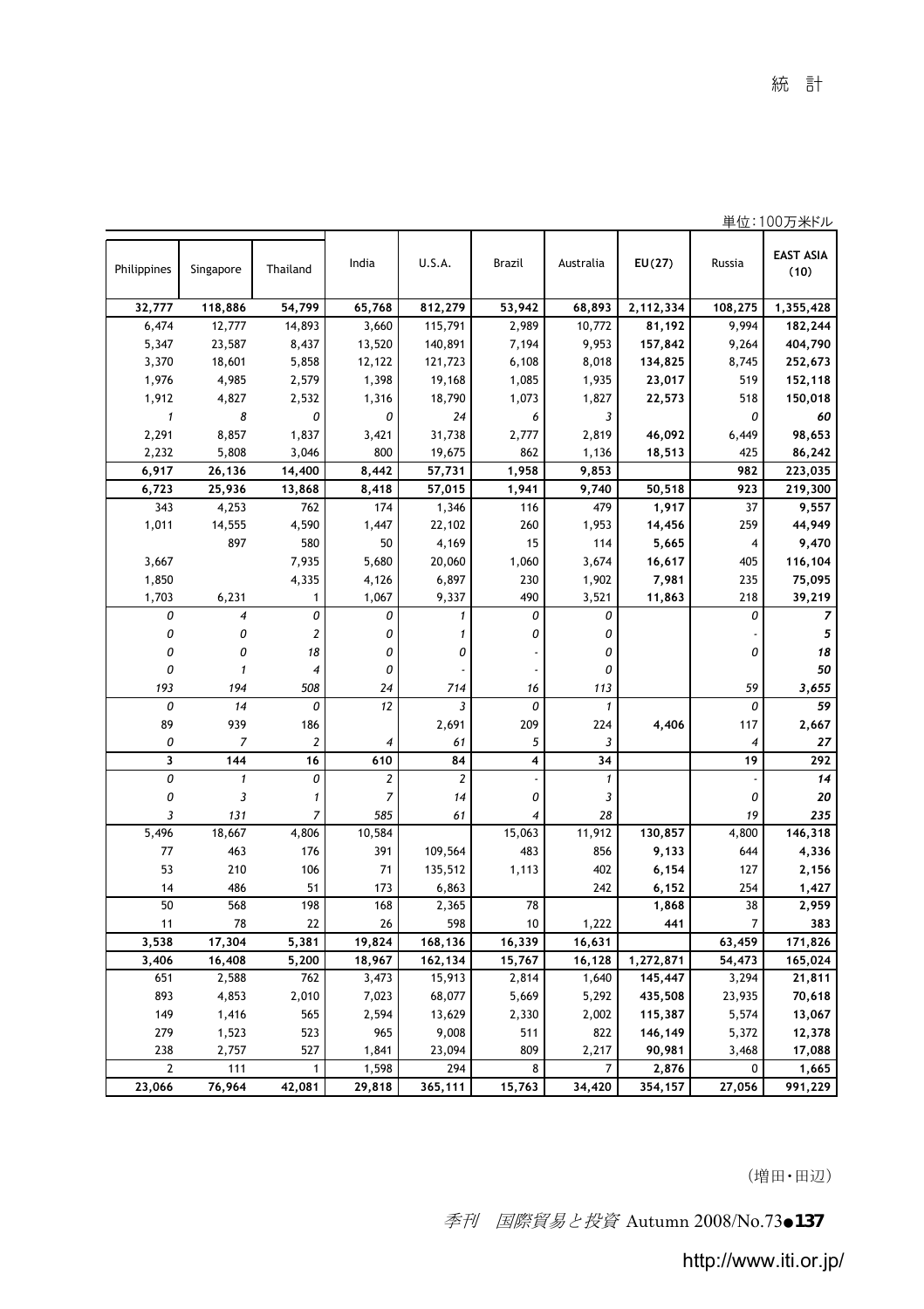| <b>IMPORT TO</b>       |              |              | China               |                |                | <b>ASEAN</b> |                |                |
|------------------------|--------------|--------------|---------------------|----------------|----------------|--------------|----------------|----------------|
|                        | <b>WORLD</b> | Japan        | ÷                   | South Korea    | Taiwan         | (10)         | Indonesia      | Malaysia       |
| <b>EXPORT FROM</b>     |              |              | Hong Kong           |                |                |              |                |                |
| WORLD (*)              | 1,977,008    | 80,214       | 409,325             | 60,553         | 61,542         | 191,327      | 13,344         | 53,415         |
| Japan                  | 142,983      |              | 41,237              | 12,155         | 14,003         | 21,260       | 915            | 4,529          |
| China + Hong Kong      | 540,914      | 28,569       | 195,415             | 18,034         | 13,103         | 38,591       | 2,405          | 9,230          |
| China                  | 378,800      | 22,375       | 98,717              | 13,617         | 8,832          | 27,257       | 1,565          | 6,875          |
| Hong Kong              | 162,114      | 6,193        | 96,698              | 4,417          | 4,271          | 11,333       | 840            | 2,355          |
| Hong Kong (Re-Export)  | 159,479      | 6,003        | 95,810              | 4,333          | 4,187          | 11,012       | 838            | 2,282          |
|                        | 99           | $\mathbf{1}$ | 29                  | 3              |                |              | 0              | $\mathbf{1}$   |
| Macau                  |              |              |                     |                | 2              |              |                |                |
| South Korea            | 102,003      | 7,106        | 35,677              |                | 6,448          | 11,744       | 709            | 2,924          |
| Taiwan                 | 81,180       | 7,003        | 30,461              | 4,541          |                | 12,018       | 270            | 2,419          |
| ASEAN (10)             | 255,679      | 19,844       | 59,203              | 9,818          | 8,967          |              | 7,406          | 19.482         |
| ASEAN (5)              | 253,324      | 19,440       | 58,847              | 9,774          | 8,944          | 59,522       | 7,398          | 19,430         |
| Indonesia              | 6,255        | 751          | 711                 | 145            | 51             | 2,795        |                | 184            |
| Malaysia               | 74,597       | 4,404        | 13,017              | 1,377          | 1,645          | 17,150       | 424            |                |
| Philippines            | 16,150       | 2,152        | 2,835               | 663            | 515            | 1,342        | 65             | 245            |
| Singapore              | 117,908      | 7,415        | 32,129              | 6,578          | 5,223          | 32,577       | 6,739          | 16,935         |
| Singapore (Re-Export)  | 71,713       | 3,322        | 23,325              | 4,544          | 2,622          | 21,398       | 4,670          | 12,016         |
| Thailand               | 38,414       | 4,718        | 10,155              | 1,012          | 1,510          | 5,658        | 170            | 2,066          |
| Brunei                 | 3            | 0            | 0                   | 0              | 0              |              | 0              | 0              |
| Cambodia               | 4            | 0            | $\pmb{\mathcal{I}}$ | 0              |                |              |                | $\mathbf{1}$   |
| Laos                   | 5            | 0            | 0                   |                |                |              |                | 0              |
| Myanmar                | 32           | 2            | 21                  | 0              |                |              |                | 5              |
| Vietnam                | 2,312        | 402          | 335                 | 43             | 23             |              | 8              | 45             |
| Bangladesh             | 24           | 12           | $\mathbf{1}$        | $\mathbf{1}$   | 0              |              |                | $\mathbf{1}$   |
| India                  | 2,864        | 20           | 128                 | 17             | 11             | 314          | 12             | 50             |
| Pakistan               | 30           | 0            | 0                   | 0              | 0              |              | 0              | 5              |
| <b>GULF STATES (6)</b> | 1,135        | $\mathbf{1}$ | 25                  | 5              | $\mathbf{1}$   |              | $\overline{2}$ | 8              |
| Kuwait                 | 14           | 0            | 0                   | 0              |                |              | i,             | 0              |
| Saudi Arabia           | 79           | 0            | 0                   | $\mathbf{1}$   | 0              |              | 0              | $\overline{2}$ |
|                        | 958          | $\mathbf{1}$ | 24                  | $\overline{4}$ | $\mathbf{1}$   |              | $\overline{2}$ | 6              |
| <b>U.A.E.</b>          |              |              |                     |                |                |              |                |                |
| U.S.A.                 | 189,853      | 10,446       | 21,661              | 9,164          | 10,975         | 24,554       | 269            | 7,306          |
| Canada                 | 19,614       | 413          | 731                 | 216            | 99             | 461          | 22             | 84             |
| Mexico                 | 63,528       | 242          | 524                 | 63             | 34             | 349          | $\overline{2}$ | 37             |
| <b>Brazil</b>          | 4,128        | 8            | 82                  | 17             | $\overline{2}$ | 31           | 1              | $\overline{7}$ |
| Australia              | 3,014        | 43           | 306                 | 81             | 28             | 300          | 29             | 39             |
| New Zealand            | 710          | 8            | 51                  | 15             | 25             | 49           | 1              | 9              |
| EU (27)                | 525,668      | 5,715        | 19,305              | 5,449          | 4,532          |              | 1,253          | 6,935          |
| EU (15)                | 454,210      | 5,521        | 17,821              | 5,234          | 4,442          | 18,633       | 1,228          | 6,802          |
| France                 | 41,490       | 326          | 2,022               | 529            | 536            | 2,492        | 127            | 614            |
| Germany                | 129,869      | 2,067        | 6,972               | 1,618          | 1,436          | 6,666        | 468            | 3,307          |
| Italy                  | 20,571       | 112          | 976                 | 188            | 143            | 1,126        | 74             | 297            |
| Netherlands            | 96,263       | 668          | 1,343               | 1,514          | 1,550          | 1,233        | 61             | 197            |
| U.K.                   | 44,714       | 646          | 1,949               | 457            | 297            | 1,556        | 37             | 528            |
| Russia                 | 2,110        | 3            | 435                 | 17             | 13             | 40           | 5              | 12             |
| EAST ASIA (10)         | 1,120,402    | 62.118       | 361.636             | 44.504         | 42.498         | 143.134      | 11.698         | 38.531         |

#### 3.東アジアに焦点をあてた財別貿易マトリックス【IT 関連機器(合計)(2007 年)】

(注) 1.WORLD(\*)は輸入データ(World)からレポーティングカントリーを引き、輸出データのレポーティングカントリーを 加算したもの。イタリック書体は相手国などの貿易額をもとに試算。

2.空欄は「不詳」を示す。

(出所) 国際貿易投資研究所「ITI財別国際貿易マトリックス」(2008年版)データベースより作成。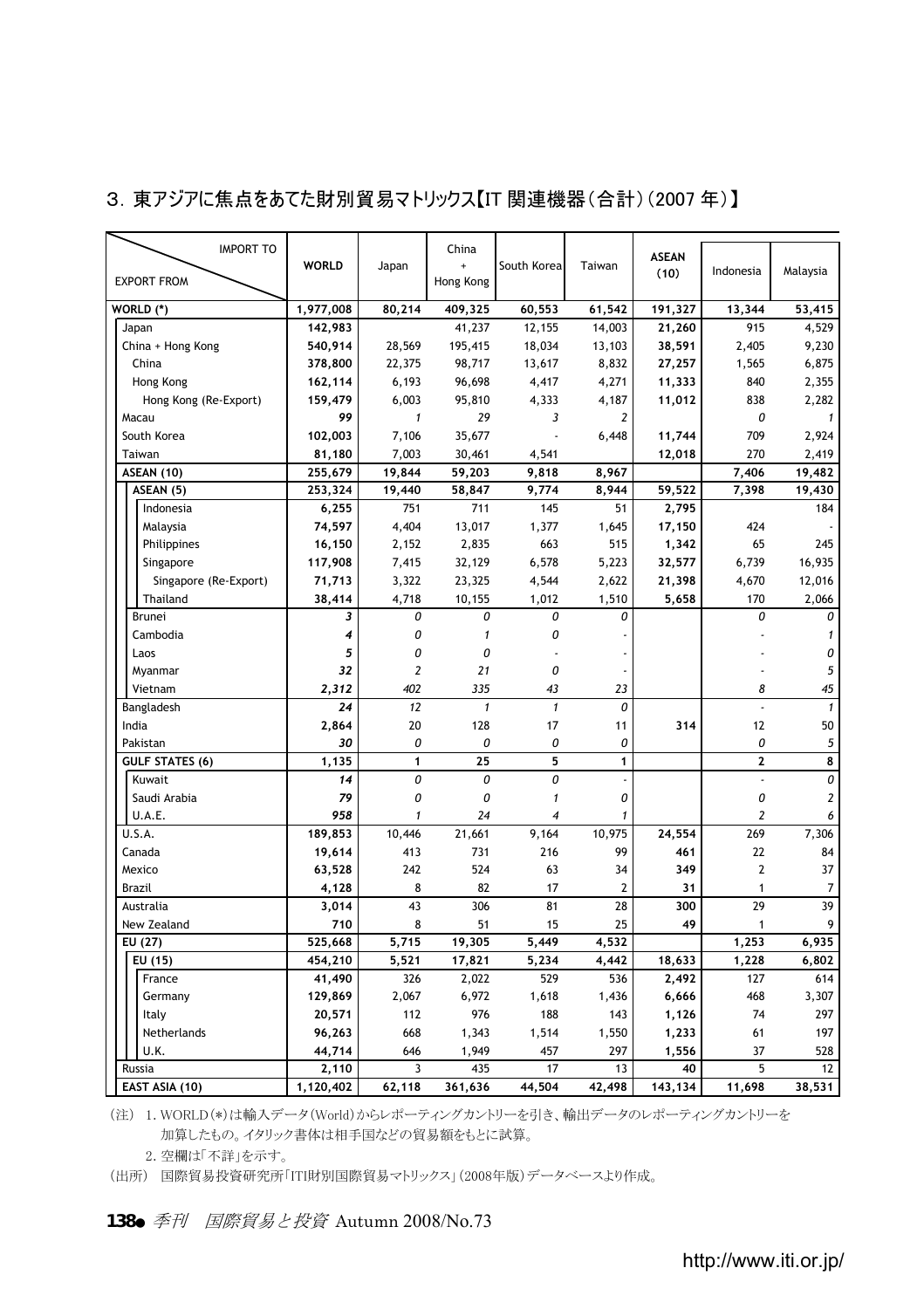|                |                  |                |                |                     |                |                  |         |              | 半1⊻・1 ∪∪刀 木トル            |
|----------------|------------------|----------------|----------------|---------------------|----------------|------------------|---------|--------------|--------------------------|
| Philippines    | Singapore        | Thailand       | India          | U.S.A.              | Brazil         | Australia        | EU(27)  | Russia       | <b>EAST ASIA</b><br>(10) |
| 22,159         | 69,129           | 27,586         | 22,026         | 289,474             | 14,718         | 17,318           | 588,147 | 21,123       | 797,267                  |
| 3,570          | 6,430            | 5,039          | 789            | 23,506              | 371            | 1,020            | 20,897  | 299          | 87,878                   |
| 3,537          | 16,353           | 5,191          | 7,841          | 93,923              | 3,658          | 5,827            | 99,782  | 3,613        | 291,837                  |
| 1,940          | 12,445           | 3,162          | 6,712          | 80,361              | 2,877          | 4,504            | 83,762  | 3,244        | 169,528                  |
| 1,598          | 3,908            | 2,029          | 1,129          | 13,562              | 782            | 1,323            | 16,020  | 369          | 122,309                  |
| 1,547          | 3,758            | 1,992          | 1,048          | 13,248              | 773            | 1,221            | 15,615  | 369          | 120,749                  |
| $\mathbf{1}$   | 3                | 0              | 0              | 16                  | 5              | $\boldsymbol{2}$ |         | 0            | 40                       |
| 1,679          | 5,164            | 868            | 824            | 12,711              | 1,602          | 950              | 16,709  | 1,112        | 60,575                   |
| 1,949          | 5,034            | 2,228          | 364            | 12,536              | 567            | 533              | 10,128  | 247          | 53,905                   |
| 4,325          | 17,867           | 9,504          | 4,510          | 43,223              | 1,239          | 3,100            |         | 489          | 156,417                  |
| 4,184          | 17,739           | 9,128          | 4,498          | 42,963              | 1,233          | 3,067            | 34,394  | 459          | 154,885                  |
| 62             | 2,352            | 108            | 44             | 441                 | 39             | 72               | 825     | 18           | 4,365                    |
| 832            | 11,939           | 3,666          | 1,146          | 19,424              | 217            | 1,532            | 11,423  | 215          | 37,303                   |
|                | 836              | 194            | 11             | 3,500               | $\overline{7}$ | 31               | 4,933   | 1            | 7,503                    |
| 2,688          |                  | 5,160          | 2,892          | 13,139              | 833            | 1,172            | 11,165  | 186          | 82,867                   |
| 1,240          |                  | 2,664          | 2,175          | 4,995               | 130            | 622              | 5,837   | 96           | 54,402                   |
| 602            | 2,612            | $\mathbf 0$    | 404            | 6,458               | 137            | 261              | 6,048   | 39           | 22,847                   |
| 0              | 0                | 0              | 0              | 0                   | 0              | 0                |         | 0            | 1                        |
| 0              | 0                | 0              | 0              | 0                   | 0              | 0                |         |              | 2                        |
|                | 0                | 4              | 0              |                     |                | 0                |         | 0            | 4                        |
| 0              | 0                | 3              |                |                     |                | 0                |         |              | 31                       |
| 141            | 127              | 368            | 12             | 260                 | 6              | 33               |         | 29           | 1,493                    |
| ł,             | 0                | 0              | 3              | 0                   | 0              | $\mathbf{1}$     |         |              | 15                       |
| 20             | 182              | 18             |                | 582                 | 45             | 30               | 856     | 24           | 457                      |
| 0              | $\boldsymbol{2}$ | 0              | 0              | 3                   | 0              | 0                |         | 0            | $\boldsymbol{7}$         |
| 0              | 64               | $\mathbf{1}$   | 402            | 23                  | 4              | 5                |         | 10           | 108                      |
| ä,             | 0                | 0              | 0              | $\pmb{\mathcal{I}}$ |                | 0                |         |              | 0                        |
| 0              | $\mathbf{1}$     | $\mathbf{1}$   | 0              | $\overline{2}$      | 0              | 0                |         | 0            | 5                        |
| 0              | 60               | 1              | 400            | 19                  | 4              | 5                |         | 10           | 97                       |
| 4,746          | 9,184            | 2,880          | 1,992          |                     | 4,329          | 2,537            | 35,434  | 638          | 76,631                   |
| 33             | 205              | 96             | 177            | 13,027              | 123            | 212              | 2,623   | 58           | 1,900                    |
| 42             | 184              | 79             | 56             | 54,855              | 212            | 87               | 1,840   | 2            | 1,206                    |
| $\overline{2}$ | 18               | $\overline{2}$ | 14             | 623                 |                | 8                | 341     | 2            | 140                      |
| $\overline{9}$ | 180              | 24             | 57             | 474                 | 17             |                  | 470     | 6            | 739                      |
| 5              | 26               | 6              | $\overline{4}$ | 122                 | $\mathbf{1}$   | 228              | 114     | $\mathbf{1}$ | 146                      |
| 2,165          | 7,287            | 1,459          | 4,079          | 28,613              | 2,204          | 2,420            |         | 13,562       | 54,101                   |
| 2,052          | 6,579            | 1,393          | 3,984          | 26,677              | 2,095          | 2,305            | 287,751 | 11,319       | 51,071                   |
| 153            | 1,355            | 104            | 628            | 2,227               | 278            | 205              | 22,609  | 575          | 5,767                    |
| 477            | 1,767            | 487            | 1,010          | 8,603               | 869            | 578              | 77,100  | 4,334        | 18,597                   |
| 29             | 628              | 69             | 343            | 1,414               | 229            | 255              | 11,238  | 330          | 2,515                    |
| 178            | 493              | 281            | 438            | 2,988               | 84             | 90               | 74,706  | 2,609        | 6,284                    |
| 145            | 612              | 200            | 488            | 5,236               | 133            | 382              | 26,191  | 465          | 4,871                    |
| $\mathbf{1}$   | 13               | $\mathbf 0$    | 276            | 41                  | 0              | 3                | 495     |              | 499                      |
| 14,921         | 50,719           | 22,454         | 14,315         | 185,639             | 7,431          | 11,398           | 181,911 | 5,730        | 649,080                  |

単位:100万米ドル

(増田・田辺)

季刊 国際貿易と投資 Autumn 2008/No.73●139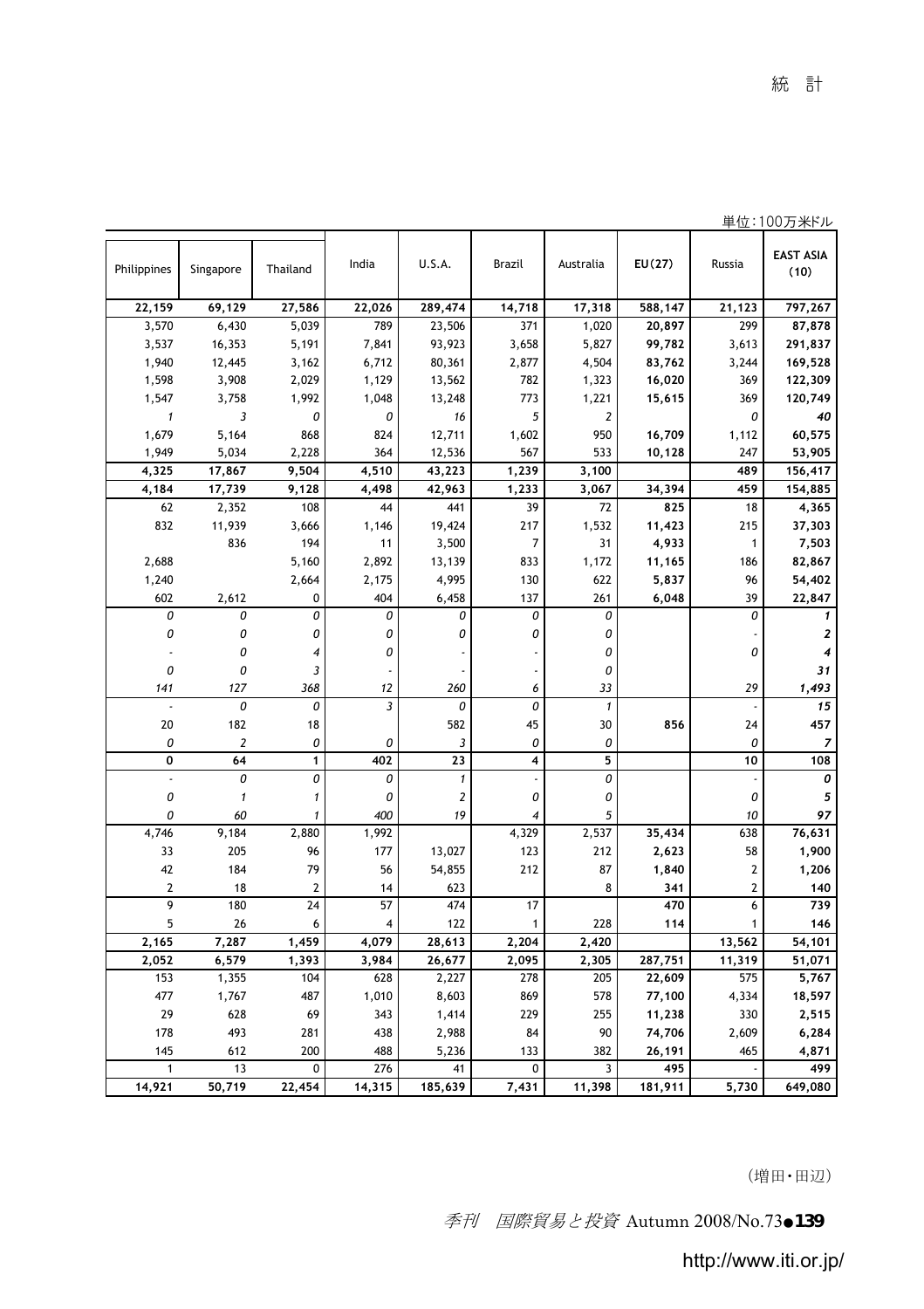### 4. 東アジアに焦点をあてた財別貿易マトリックス【原油(2007年)】

| <b>IMPORT TO</b><br><b>EXPORT FROM</b> | <b>WORLD</b>      | Japan                    | China<br>Hong Kong | South Korea | Taiwan      | <b>ASEAN</b><br>(10) | Indonesia | Malaysia     |
|----------------------------------------|-------------------|--------------------------|--------------------|-------------|-------------|----------------------|-----------|--------------|
|                                        |                   |                          |                    |             |             |                      |           |              |
| WORLD (*)                              | 955,658           | 94,571                   | 68,386             | 55,974      | 21,904      | 58,455               | 8,589     | 4,868        |
| Japan                                  | 0                 |                          |                    |             |             | 0                    | $\Omega$  |              |
| China                                  | 1,687             | 253                      | 44                 | 397         |             | 376                  | 172       | 0            |
| ASEAN (10)                             | 33,050            | 5,149                    | 2,277              | 3,186       | 207         |                      | 3,259     | 1,272        |
| ASEAN (5)                              | 20,426            | 3,910                    | 1,838              | 2,373       | 207         | 4,973                | 1,237     | 410          |
| Indonesia                              | 9,226             | 3,366                    | 985                | 1,307       | 207         | 1,441                |           | 391          |
| Malaysia                               | 9,779             | 545                      | 266                | 985         |             | 3,365                | 1,237     |              |
| Thailand                               | 1,241             | $\overline{\phantom{a}}$ | 579                | 73          |             | 47                   | 0         | 19           |
| Brunei                                 | 4,730             | 361                      | 216                | 680         | ٠           |                      | 1,675     | 74           |
| Vietnam                                | 7,844             | 878                      | 223                | 109         |             |                      | 347       | 789          |
| India                                  | 29                | $\mathbf 0$              | $\mathbf 0$        |             | $\mathbf 0$ | 11                   | 6         | $\mathbf{1}$ |
| <b>GULF STATES (6)</b>                 | 268,270           | 69,279                   | 21,074             | 35,688      | 13,536      |                      | 2,563     | 2,526        |
| Kuwait                                 | 33,015            | 6,455                    | 1,528              | 6,101       | 4,162       |                      |           | 476          |
| Oman                                   | 13,719            | 1,838                    | 5.908              | 875         | 497         |                      |           | 403          |
| Qatar                                  | 19,360            | 10,025                   | 149                | 3,011       | 58          |                      |           |              |
| Saudi Arabia                           | 147,863           | 27,089                   | 11,797             | 16,487      | 7,557       |                      | 2,563     | 1,026        |
| U.A.E.                                 | 54,204            | 23,763                   | 1,692              | 9,214       | 1,263       |                      | 0         | 621          |
| Iran                                   | 53,896            | 10,927                   | 9,408              | 5,041       | 2,542       |                      | ż         | 320          |
| Iraq                                   | 32,473            | 927                      | 620                | 2,771       | 1,853       |                      |           | 42           |
| U.S.A.                                 | 1,114             | ÷,                       | à.                 | ä,          |             | ä,                   |           |              |
| Canada                                 | 39,317            | 0                        | 152                |             |             | 101                  |           |              |
| Mexico                                 | 37,805            |                          |                    |             |             |                      |           |              |
| Brazil                                 | 8,905             | J.                       | 840                | 116         |             |                      |           |              |
| Venezuela                              | 7,790             |                          | $\mathbf 0$        |             |             |                      |           |              |
| Colombia                               | 5,442             |                          |                    |             |             |                      |           |              |
| Ecuador                                | 6,483             | 58                       | 104                |             |             |                      |           |              |
| Australia                              | 6,728             | 865                      | 338                | 2,026       | 95          | 2,391                | 389       | 225          |
| EU (27)                                | 46,975            | ÷,                       | 0                  |             |             |                      |           | $\mathbf{o}$ |
| EU (15)                                | 46,508            | ÷,                       | 0                  | ä,          |             | 0                    |           | 0            |
| Denmark                                | 5,108             |                          |                    |             |             |                      |           |              |
| Netherlands                            | 13,624            |                          |                    |             |             |                      |           |              |
| U.K.                                   | 25,332            | ٠                        | 0                  |             |             | 0<br>29              | 29        | 0            |
| Norway<br>Russia                       | 54,440<br>110,088 | 3,035                    | 145<br>5,441       | 4,074       |             | 66                   |           |              |
| Kazakhstan                             |                   | ×                        | 2,659              |             |             |                      |           |              |
| Algeria                                | 16,732<br>31,961  | ÷.                       | 877                | 441         |             |                      | 167       |              |
| Angola                                 | 35,734            | 170                      | 11,592             | 307         | 1,910       |                      |           |              |
| Libya                                  | 34,401            |                          | 1,359              |             |             |                      | 579       | 22           |
| Nigeria                                | 54,355            | 224                      | 415                | 259         | 194         |                      | 542       |              |
| EAST ASIA (10)                         | 22,131            | 4,181                    | 1,882              | 2,770       | 207         | 5,349                | 1,409     | 410          |

(注) 1.WORLD(\*)は輸入データ(World)からレポーティングカントリーを引き、輸出データのレポーティングカントリーを 加算したもの。イタリック書体は相手国などの貿易額をもとに試算。

2.空欄は「不詳」を示す。

(出所) 国際貿易投資研究所「ITI財別国際貿易マトリックス」(2008年版)データベースより作成。

140● 季刊 国際貿易と投資 Autumn 2008/No.73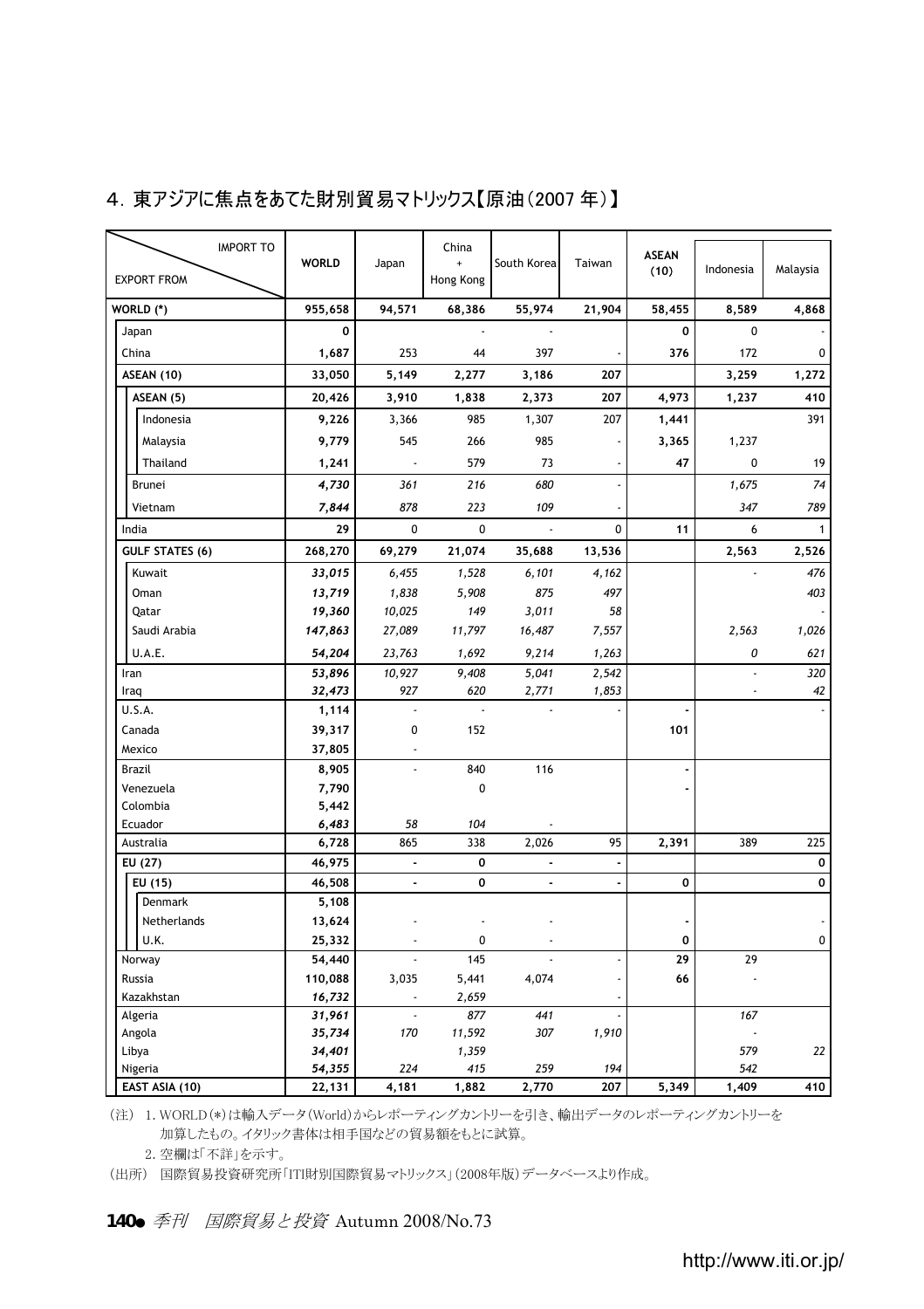|             |                          |                |            |                  |              |              |              | ≕ ע    | .100717177               |
|-------------|--------------------------|----------------|------------|------------------|--------------|--------------|--------------|--------|--------------------------|
| Philippines | Singapore                | Thailand       | India      | U.S.A.           | Brazil       | Australia    | EU(27)       | Russia | <b>EAST ASIA</b><br>(10) |
| 4,942       | 21,367                   | 18,654         | 48,871     | 222,792          | 11,450       | 12,087       | 300,092      | 589    | 299,254                  |
|             |                          |                |            |                  |              |              |              |        | $\mathbf 0$              |
|             | 153                      | 52             |            | 302              |              | 31           | 0            |        | 1,071                    |
| 368         | 3,110                    | 1,628          | 2,479      | 1,739            |              | 7,805        |              |        | 20,455                   |
| 368         | 1,717                    | 1,236          | 2,267      | 679              |              | 3,746        | 0            |        | 13,296                   |
| 24          | 689                      | 337            |            | 303              |              | 1,516        | O            |        | 7,305                    |
| 344         | 940                      | 839            |            |                  |              |              |              |        |                          |
|             |                          |                | 2,267      | 55               |              | 2,068        |              |        | 5,156                    |
|             | 28                       |                |            | 321              |              | 117          |              |        | 699                      |
| ä,          | 43                       | 107            | 212        | 284              |              | 947          |              |        | 3,155                    |
|             | 1,351                    | 258            |            | 776              |              | 3,113        |              |        | 3,955                    |
|             | $\mathbf{1}$             | $\overline{2}$ |            |                  |              | $\mathbf{1}$ | 1            |        | 10                       |
| 4,237       | 15,653                   | 14,112         | 21,133     | 38,761           | 1,553        | 2,121        |              |        | 178,667                  |
|             | 3,094                    | 57             | 4,548      | 3,754            |              |              |              |        | 21,873                   |
|             | 192                      | 2,490          | 122        | 904              |              |              |              |        | 12,202                   |
| 207         | 3,643                    | 1,782          | 189        |                  |              | 36           |              |        | 18,875                   |
| 3,051       | 5,979                    | 3,426          | 11,762     | 33,870           | 1,553        | 429          |              |        | 78,974                   |
| 979         | 2,745                    | 6,357          | 4,512      | 233              |              | 1,656        |              |        | 46,634                   |
| 119         | 318                      |                | 7,318      |                  |              |              |              |        | 28,676                   |
|             |                          | 60             | 4,930      | 10,874           | 272          |              |              |        | 6,274                    |
|             | $\overline{\phantom{a}}$ |                |            |                  |              |              | 26           |        |                          |
|             | 101                      |                |            | 39,064           |              |              | $\mathbf 0$  |        | 253                      |
|             |                          |                | 820        | 30,160           |              |              | 3,514        |        |                          |
|             |                          |                | 31         | 3,139<br>5,955   | 7            |              | 1,852<br>656 |        | 956<br>0                 |
|             |                          |                |            | 4,374            | 174          |              | 233          |        |                          |
|             |                          |                | 95         | 4,360            |              |              |              |        | 162                      |
| 217         | 805                      | 725            | 79         | 208              |              |              |              |        | 5,686                    |
|             | i,                       |                |            | 6,396            |              | 0            |              | 0      | 0                        |
|             | $\blacksquare$           |                | ł,         | 6,396            | ÷,           | 0            | 38,117       | ä,     | $\mathbf 0$              |
|             |                          |                |            | 68               |              |              | 4,677        |        |                          |
|             |                          |                |            |                  |              |              | 13,624       |        |                          |
|             |                          |                |            | 6,301            |              |              | 17,679       |        | 0                        |
|             |                          |                |            | 2,980            |              |              | 47,301       |        | 175                      |
|             | 66                       |                | 208        | 804              |              |              | 81,872       |        | 12,616                   |
|             | ÷.                       |                |            | 236              |              |              |              | 589    | 2,659                    |
|             | 4                        | 326<br>82      | 257<br>846 | 14,506<br>12,130 | 1,710<br>841 | 125          |              |        | 1,811<br>14,064          |
|             | 21                       |                | 927        | 2,612            | 925          |              |              |        | 1,980                    |
|             |                          |                | 6,046      | 30,882           | 5,092        |              |              |        | 1,635                    |
| 368         | 1,869                    | 1,288          | 2,267      | 981              |              | 3,777        | 0            |        | 14,385                   |

単位:100万米ドル

(増田・田辺)

季刊 国際貿易と投資 Autumn 2008/No.73●141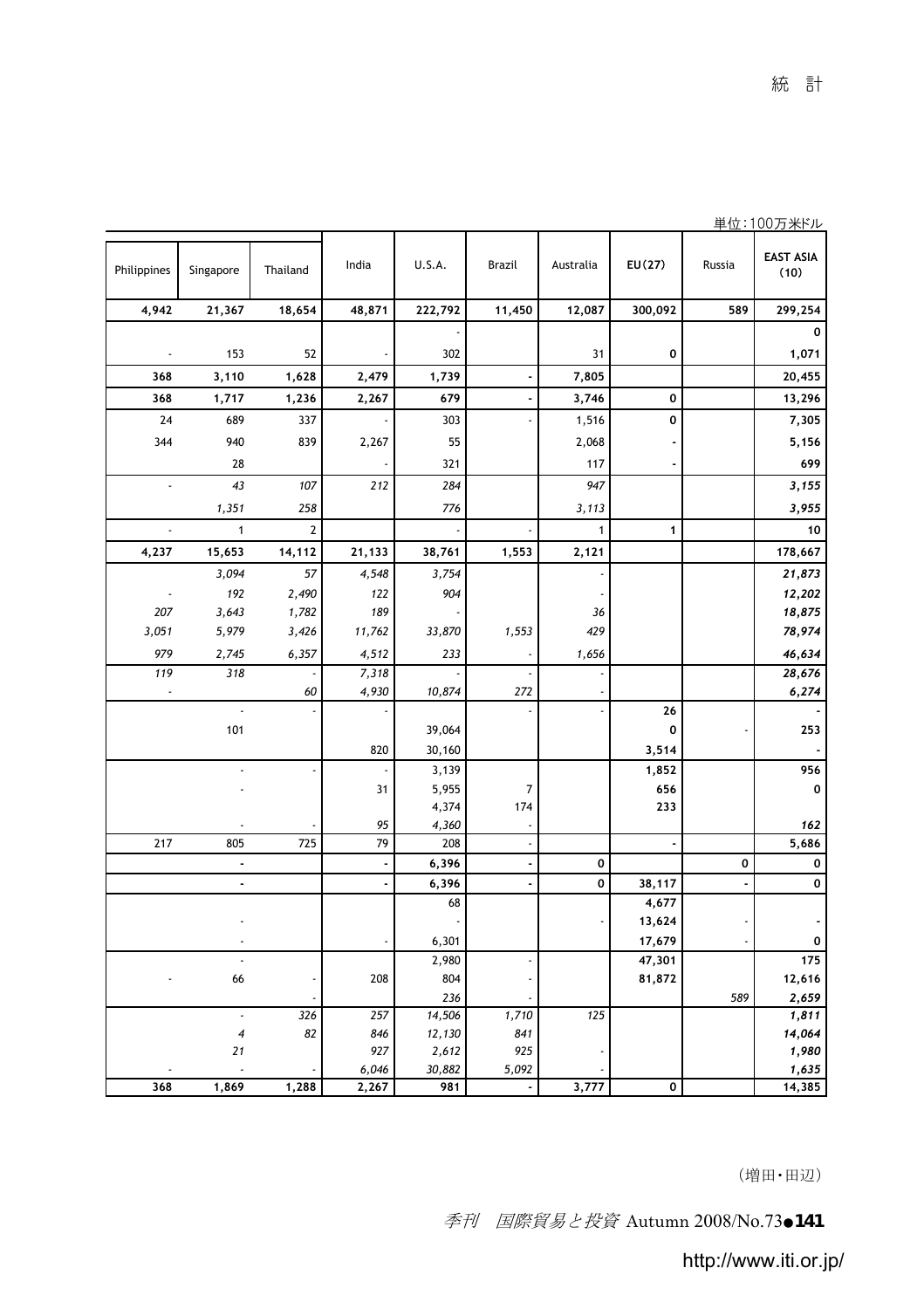#### Ⅱ 2007 年の世界貿易(財別・輸出入)ランキング

|                |              |              |           | 価額 (100万米ドル) |            | シェア(%) | 伸率 (%) |
|----------------|--------------|--------------|-----------|--------------|------------|--------|--------|
| 順位             | 輸出国          | 輸入国          | 2005年     | 2006年        | 2007年      | 2007年  | 2007年  |
|                | <b>WORLD</b> | <b>TOTAL</b> | 8,873,724 | 10,145,388   | 11,602,282 | 100.0  | 14.4   |
| 1              | 中国           | 米国           | 243,470   | 287,774      | 321,443    | 2.8    | 11.7   |
| $\overline{2}$ | カナダ          | 米国           | 290,384   | 302,438      | 317,057    | 2.7    | 4.8    |
| 3              | メキシコ         | 米国           | 170,109   | 198,253      | 210,714    | 1.8    | 6.3    |
| $\overline{4}$ | 米国           | カナダ          | 177,677   | 191,953      | 205,722    | 1.8    | 7.2    |
| 5              | 中国           | 香港           | 119,356   | 136,769      | 152,814    | 1.3    | 11.7   |
| 6              | 日本           | 米国           | 138,004   | 148,181      | 145,463    | 1.3    | $-1.8$ |
| 7              | 米国           | メキシコ         | 118,547   | 130,383      | 140,570    | 1.2    | 7.8    |
| 8              | 日本           | 中国           | 90,406    | 104,145      | 120,556    | 1.0    | 15.8   |
| 9              | 中国           | 日本           | 97,735    | 106,593      | 115,059    | 1.0    | 7.9    |
| 10             | オランダ         | ドイツ          | 80,371    | 91,144       | 108,271    | 0.9    | 18.8   |
| 11             | ドイツ          | フランス         | 85,800    | 92,220       | 104,898    | 0.9    | 13.7   |
| 12             | ドイツ          | 米国           | 84,751    | 89,082       | 94,164     | 0.8    | 5.7    |
| 13             | 韓国           | 中国           | 69,140    | 80,801       | 93,381     | 0.8    | 15.6   |
| 14             | 台湾           | 中国           | 67,216    | 78,398       | 90,920     | 0.8    | 16.0   |
| 15             | フランス         | ドイツ          | 59,785    | 70,103       | 81,967     | 0.7    | 16.9   |
| 16             | ドイツ          | 英国           | 62,093    | 66,115       | 79,732     | 0.7    | 20.6   |
| 17             | ドイツ          | オランダ         | 54,156    | 63,782       | 77,369     | 0.7    | 21.3   |
| 18             | 中国           | 中国           | 49,647    | 66,021       | 77,166     | 0.7    | 16.9   |
| 19             | ドイツ          | イタリア         | 59,096    | 65,575       | 75,863     | 0.7    | 15.7   |
| 20             | ベルギー         | ドイツ          | 51,179    | 59,024       | 72,916     | 0.6    | 23.5   |
| 21             | ドイツ          | ベルギー         | 49,393    | 54,953       | 66,173     | 0.6    | 20.4   |
| 22             | ドイツ          | オーストリア       | 51,709    | 55,384       | 65,611     | 0.6    | 18.5   |
| 23             | オランダ         | ベルギー         | 50,924    | 57,972       | 65,580     | 0.6    | 13.1   |
| 24             | 米国           | 日本           | 57,779    | 61,210       | 63,846     | 0.6    | 4.3    |
| 25             | ベルギー         | フランス         | 48,664    | 54,173       | 62,910     | 0.5    | 16.1   |
| 26             | 米国           | 中国           | 43,854    | 53,288       | 62,441     | 0.5    | 17.2   |
| 27             | 中国           | ドイツ          | 39,092    | 48,772       | 59,097     | 0.5    | 21.2   |
| 28             | 英国           | 米国           | 51,033    | 53,513       | 56,858     | 0.5    | 6.2    |
| 29             | 中国           | 韓国           | 34,783    | 43,701       | 56,724     | 0.5    | 29.8   |
| 30             | イタリア         | ドイツ          | 39,610    | 46,092       | 54,578     | 0.5    | 18.4   |

1. 輸入国統計から見た二国間留易額ランキング(総額)

[注] 順 位 :2007年の貿易額を基準に価額の大きい順に配列した。

TOTAL:次の主要51ヵ国の輸入額の合計

 台湾、香港、マレーシア、インドネシア、フィリピン、シンガポール、タイ、インド、南アフリカ スロベニア、リトアニア、ルーマニア、ロシア、オーストラリア、ニュージーランド、中国、韓国 日本、米国、カナダ、メキシコ、ブラジル、コロンビア、チリ、アルゼンチン、ペルー、パナマ、 コスタリカ、ベネズエラ、英国、ドイツ、フランス、スペイン、イタリア、スイス、オーストリア、 オランダ、ベルギー、ルクセンブルグ、フィンランド、スウェーデン、デンマーク、ノルウェー、 ポーランド、ポルトガル、アイルランド、ギリシャ、ウクライナ、チェコ、ハンガリー、スロバキア、

(増田・原)

<sup>[</sup>出所] TOTALの作成に使用した国・地域の貿易統計をもとにITIで作成 (ITI財別国際貿易マトリックス 2008年版)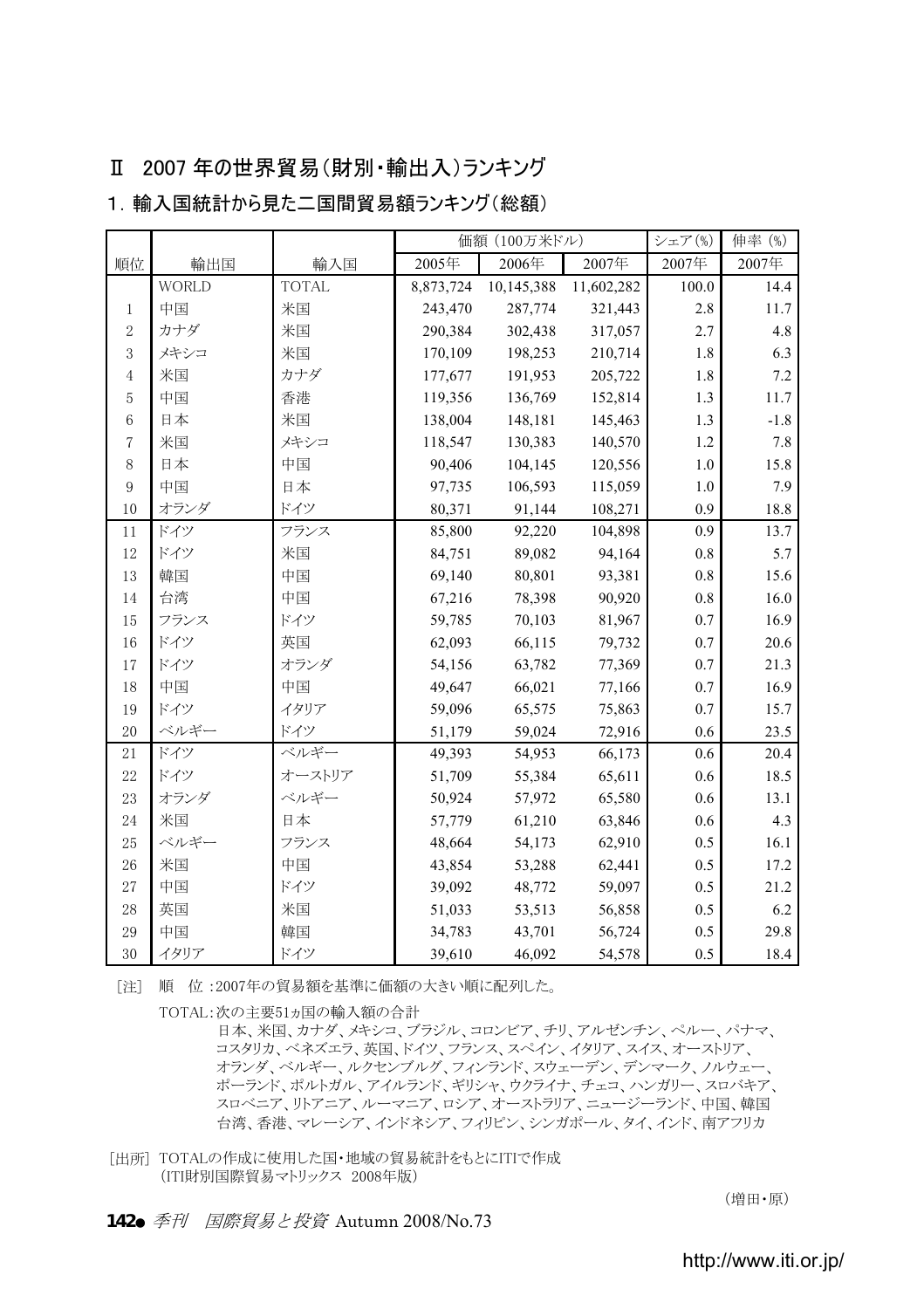|                  |              |              | 価額 (100万米ドル) |           |           | シェア(%) | 伸率 (%)  |
|------------------|--------------|--------------|--------------|-----------|-----------|--------|---------|
| 順位               | 輸出国          | 輸入国          | 2005年        | 2006年     | 2007年     | 2007年  | 2007年   |
|                  | <b>WORLD</b> | <b>TOTAL</b> | 3,742,900    | 4,207,745 | 4,736,771 | 100.0  | 12.6    |
| 1                | 中国           | 米国           | 115,285      | 138,346   | 153,710   | 3.2    | 11.1    |
| $\boldsymbol{2}$ | メキシコ         | 米国           | 94,805       | 111,295   | 121,709   | 2.6    | 9.4     |
| 3                | 日本           | 米国           | 111,748      | 120,817   | 117,778   | 2.5    | $-2.5$  |
| $\overline{4}$   | 米国           | カナダ          | 93,692       | 99,560    | 105,063   | 2.2    | 5.5     |
| 5                | カナダ          | 米国           | 100,873      | 100,565   | 102,629   | 2.2    | 2.1     |
| 6                | 中国           | 香港           | 65,581       | 78,749    | 90,708    | 1.9    | 15.2    |
| 7                | 日本           | 中国           | 58,421       | 67,877    | 77,653    | 1.6    | 14.4    |
| 8                | 中国           | 中国           | 42,428       | 56,914    | 67,005    | 1.4    | 17.7    |
| 9                | 台湾           | 中国           | 43,700       | 53,520    | 61,603    | 1.3    | 15.1    |
| 10               | 米国           | メキシコ         | 51,336       | 56,334    | 59,584    | 1.3    | 5.8     |
| 11               | ドイツ          | 米国           | 55,663       | 56,903    | 58,481    | 1.2    | 2.8     |
| 12               | 韓国           | 中国           | 41,962       | 49,385    | 58,171    | 1.2    | 17.8    |
| 13               | ドイツ          | フランス         | 47,602       | 50,461    | 56,092    | 1.2    | 11.2    |
| 14               | 中国           | 日本           | 40,277       | 43,896    | 47,898    | 1.0    | 9.1     |
| 15               | ドイツ          | 英国           | 37,432       | 39,321    | 46,829    | 1.0    | 19.1    |
| 16               | フランス         | ドイツ          | 31,102       | 36,597    | 42,092    | 0.9    | 15.0    |
| 17               | ドイツ          | イタリア         | 31,776       | 34,237    | 39,891    | 0.8    | 16.5    |
| 18               | ドイツ          | スペイン         | 24,187       | 26,615    | 33,516    | 0.7    | 25.9    |
| 19               | 韓国           | 米国           | 31,429       | 31,699    | 32,747    | 0.7    | 3.3     |
| 20               | オランダ         | ドイツ          | 26,033       | 28,424    | 32,093    | 0.7    | 12.9    |
| 21               | 米国           | 中国           | 22,472       | 29,554    | 32,039    | 0.7    | 8.4     |
| 22               | 中国           | ドイツ          | 21,384       | 28,572    | 31,456    | 0.7    | 10.1    |
| 23               | ドイツ          | 中国           | 20,501       | 25,632    | 30,563    | 0.6    | 19.2    |
| 24               | 中国           | オランダ         | 19,239       | 23,564    | 30,548    | 0.6    | 29.6    |
| 25               | 米国           | 日本           | 27,577       | 30,225    | 30,175    | 0.6    | $-0.2$  |
| 26               | ドイツ          | オーストリア       | 21,551       | 23,244    | 28,047    | 0.6    | 20.7    |
| 27               | 米国           | ドイツ          | 24,001       | 24,035    | 27,229    | 0.6    | 13.3    |
| 28               | マレーシア        | 米国           | 28,387       | 30,554    | 26,339    | 0.6    | $-13.8$ |
| 29               | ドイツ          | オランダ         | 19,314       | 22,038    | 26,208    | 0.6    | 18.9    |
| 30               | 日本           | 韓国           | 23,813       | 23,976    | 24,796    | 0.5    | 3.4     |

2. 輸入国統計から見た二国間貿易額ランキング(機械機器)

[注] 機械機器:HS84-91

※ 「順位」、「TOTAL」の注記は 1. 総額と同じ。

[出所] TOTALの作成に使用した国・地域の貿易統計をもとにITIで作成 (ITI財別国際貿易マトリックス 2008年版)

(増田・原)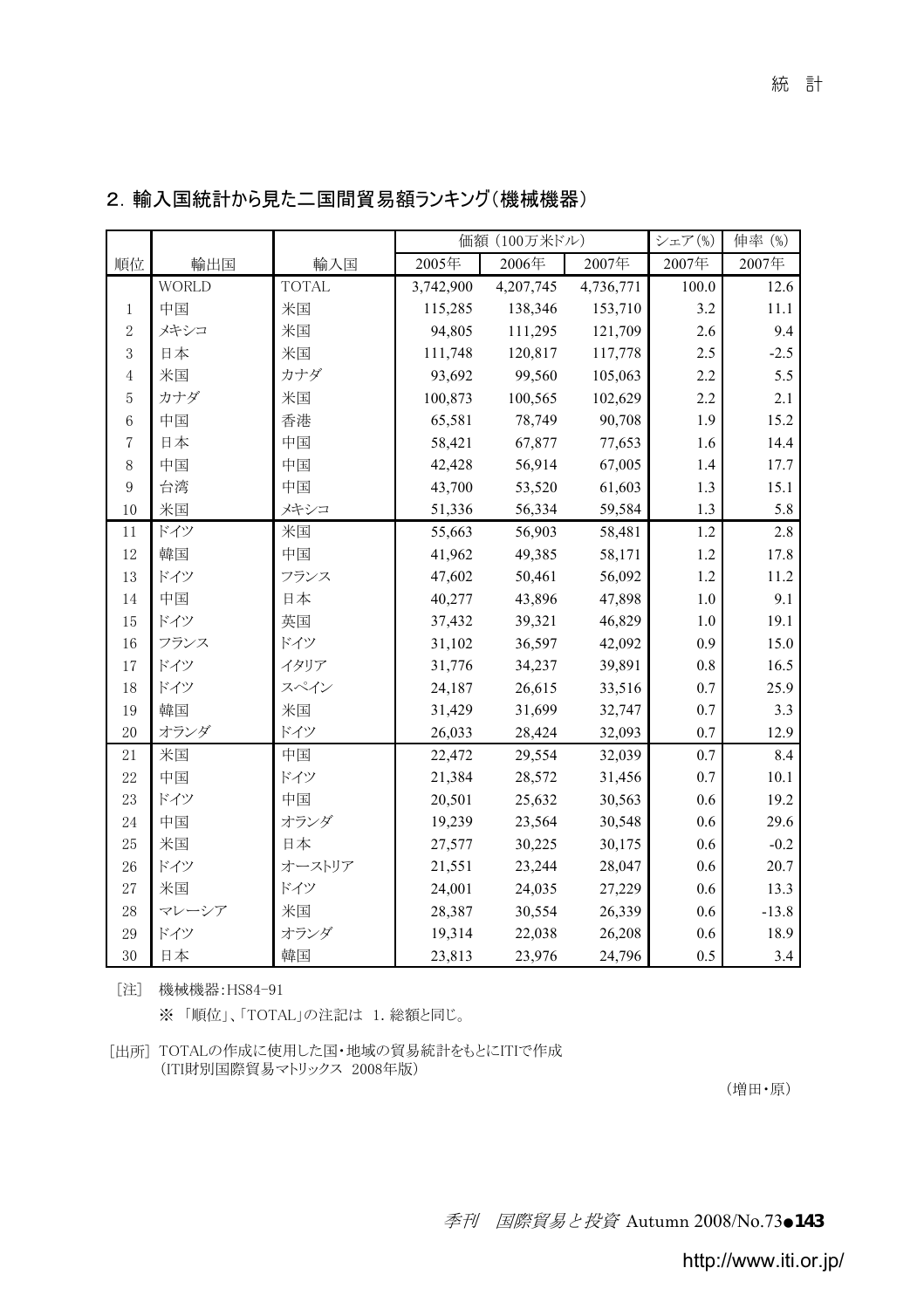|                |              |              | 価額 (100万米ドル) |           |           | シェア(%) | 伸率 (%)  |
|----------------|--------------|--------------|--------------|-----------|-----------|--------|---------|
| 順位             | 輸出国          | 輸入国          | 2005年        | 2006年     | 2007年     | 2007年  | 2007年   |
|                | <b>WORLD</b> | <b>TOTAL</b> | 1,530,542    | 1,738,832 | 1,822,173 | 100.0  | 4.8     |
| $\mathbf{1}$   | 中国           | 米国           | 81,555       | 97,165    | 101,884   | 5.6    | 4.9     |
| $\overline{2}$ | 中国           | 香港           | 51,275       | 62,712    | 70,895    | 3.9    | 13.0    |
| 3              | 中国           | 中国           | 31,789       | 43,564    | 49,417    | 2.7    | 13.4    |
| 4              | メキシコ         | 米国           | 33,107       | 39,311    | 44,169    | 2.4    | 12.4    |
| 5              | 台湾           | 中国           | 26,881       | 33,388    | 38,370    | 2.1    | 14.9    |
| 6              | 日本           | 中国           | 27,140       | 31,397    | 35,847    | 2.0    | 14.2    |
| $\overline{7}$ | 韓国           | 中国           | 24,093       | 30,157    | 34,633    | 1.9    | 14.8    |
| 8              | 中国           | 日本           | 26,277       | 27,470    | 27,653    | 1.5    | 0.7     |
| 9              | 中国           | オランダ         | 16,575       | 20,567    | 24,484    | 1.3    | 19.0    |
| 10             | 日本           | 米国           | 27,332       | 26,766    | 24,131    | 1.3    | $-9.8$  |
| 11             | マレーシア        | 米国           | 26,620       | 28,662    | 23,266    | 1.3    | $-18.8$ |
| 12             | 中国           | ドイツ          | 15,704       | 21,419    | 21,282    | 1.2    | $-0.6$  |
| 13             | フィリピン        | 中国           | 10,320       | 13,863    | 17,942    | 1.0    | 29.4    |
| 14             | 台湾           | 香港           | 13,362       | 16,256    | 17,578    | 1.0    | 8.1     |
| 15             | 台湾           | 米国           | 15,325       | 17,393    | 16,925    | 0.9    | $-2.7$  |
| 16             | マレーシア        | 中国           | 12,604       | 14,477    | 16,386    | 0.9    | 13.2    |
| 17             | 米国           | 中国           | 10,170       | 13,202    | 15,509    | 0.9    | 17.5    |
| 18             | 日本           | 香港           | 15,160       | 14,678    | 15,203    | 0.8    | 3.6     |
| 19             | 中国           | メキシコ         | 9,677        | 13,449    | 15,139    | 0.8    | 12.6    |
| 20             | 米国           | メキシコ         | 14,843       | 15,370    | 14,984    | 0.8    | $-2.5$  |
| 21             | 韓国           | 米国           | 14,990       | 14,283    | 14,686    | 0.8    | 2.8     |
| 22             | 中国           | 韓国           | 9,049        | 11,955    | 14,498    | 0.8    | 21.3    |
| 23             | オランダ         | ドイツ          | 15,484       | 16,438    | 14,464    | 0.8    | $-12.0$ |
| 24             | マレーシア        | シンガポール       | 15,843       | 16,938    | 14,253    | 0.8    | $-15.9$ |
| 25             | 中国           | シンガポール       | 10,812       | 14,629    | 13,689    | 0.8    | $-6.4$  |
| 26             | 米国           | カナダ          | 13,557       | 12,669    | 13,385    | 0.7    | 5.7     |
| 27             | 米国           | 日本           | 10,950       | 12,096    | 12,927    | 0.7    | 6.9     |
| 28             | 韓国           | 香港           | 9,998        | 11,762    | 12,182    | 0.7    | 3.6     |
| 29             | 日本           | 韓国           | 10,062       | 9,299     | 12,084    | 0.7    | 29.9    |
| 30             | 米国           | 韓国           | 8,615        | 8,791     | 10,648    | 0.6    | 21.1    |

#### 3.輸入国統計から見た二国間貿易額ランキング(IT 関連機器-合計)

[注] IT関連機器-合計 :HS8443.31, 8469-8471, 8473, 8486, 8504, 8517-8523, 8525.10, 8525.20, 8525.30, 8525.40, 8525.80, 8526, 8528, 8529, 8532-8536, 8540-8543, 9006, 9009, 9014-9015, 9024-9027, 9030-9032

※ 「順位」、「TOTAL」の注記は 1. 総額と同じ。

[出所] TOTALの作成に使用した国・地域の貿易統計をもとにITIで作成 (ITI財別国際貿易マトリックス 2008年版) または インタン (増田・原) (増田・原)